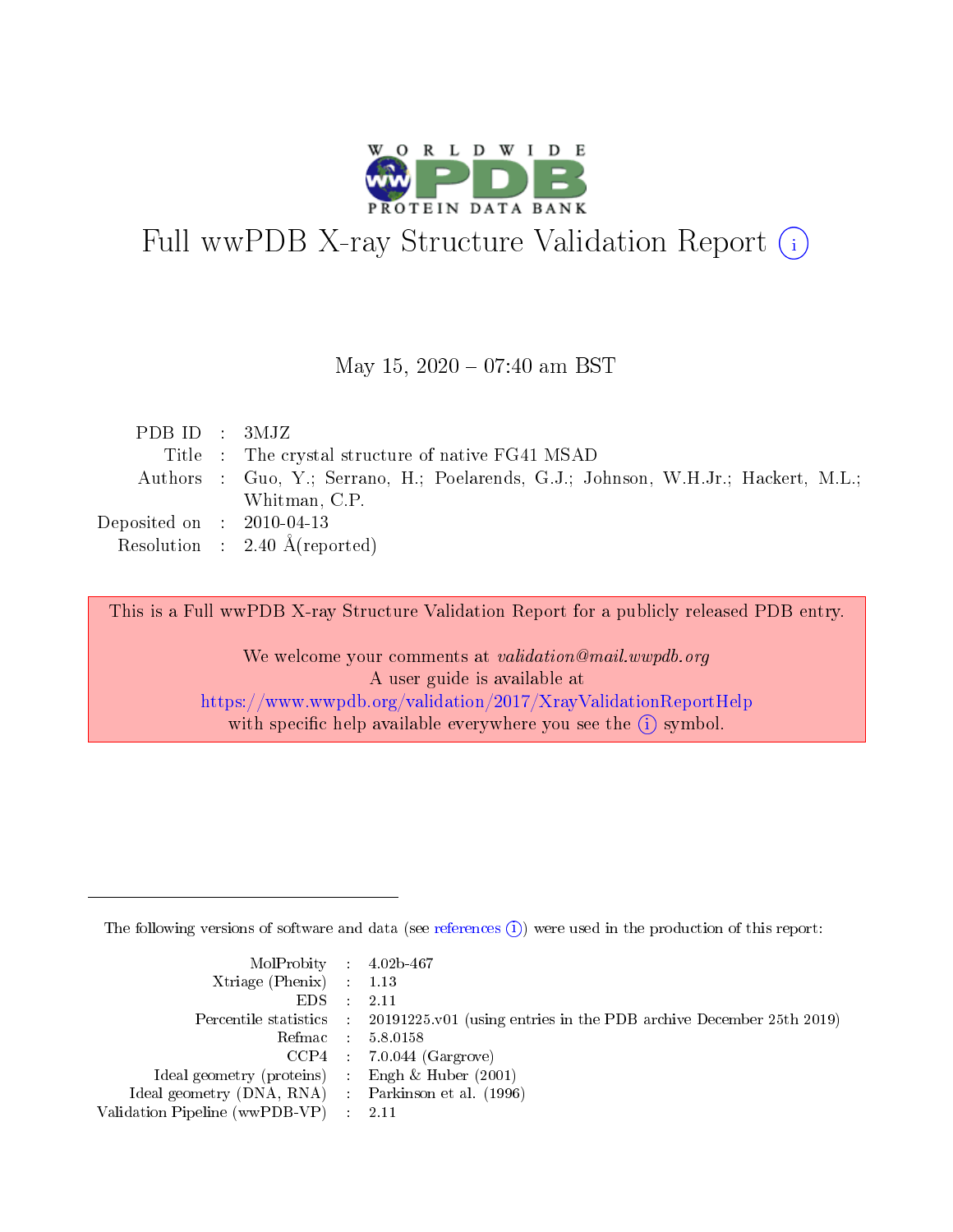# 1 [O](https://www.wwpdb.org/validation/2017/XrayValidationReportHelp#overall_quality)verall quality at a glance  $(i)$

The following experimental techniques were used to determine the structure: X-RAY DIFFRACTION

The reported resolution of this entry is 2.40 Å.

Percentile scores (ranging between 0-100) for global validation metrics of the entry are shown in the following graphic. The table shows the number of entries on which the scores are based.



| Metric                | Whole archive<br>$(\#\text{Entries})$ | Similar resolution<br>$(\#\text{Entries},\,\text{resolution}\,\,\text{range}(\textup{\AA}))$ |
|-----------------------|---------------------------------------|----------------------------------------------------------------------------------------------|
| $R_{free}$            | 130704                                | $3907(2.40-2.40)$                                                                            |
| Clashscore            | 141614                                | $4398(2.40-2.40)$                                                                            |
| Ramachandran outliers | 138981                                | $4318 (2.40 - 2.40)$                                                                         |
| Sidechain outliers    | 138945                                | $4319(2.40-2.40)$                                                                            |
| RSRZ outliers         | 127900                                | $3811 (2.40 - 2.40)$                                                                         |

The table below summarises the geometric issues observed across the polymeric chains and their fit to the electron density. The red, orange, yellow and green segments on the lower bar indicate the fraction of residues that contain outliers for  $>=3, 2, 1$  and 0 types of geometric quality criteria respectively. A grey segment represents the fraction of residues that are not modelled. The numeric value for each fraction is indicated below the corresponding segment, with a dot representing fractions  $\epsilon=5\%$  The upper red bar (where present) indicates the fraction of residues that have poor fit to the electron density. The numeric value is given above the bar.

| Mol | Chain          | Length | Quality of chain |     |                        |
|-----|----------------|--------|------------------|-----|------------------------|
|     | А              | 136    | 75%              | 19% | $\bullet\qquad\bullet$ |
|     | B              | 136    | 78%              | 14% | $\bullet$<br>$\bullet$ |
|     | $\overline{C}$ | 136    | 76%              | 16% | $\bullet$<br>$\bullet$ |
|     | D              | 136    | 79%              | 15% | $\bullet$ . $\bullet$  |
|     | E              | 136    | 76%              | 19% | $\cdots$               |
|     | $\overline{F}$ | 136    | 82%              | 13% | $\cdot$ $\cdot$        |

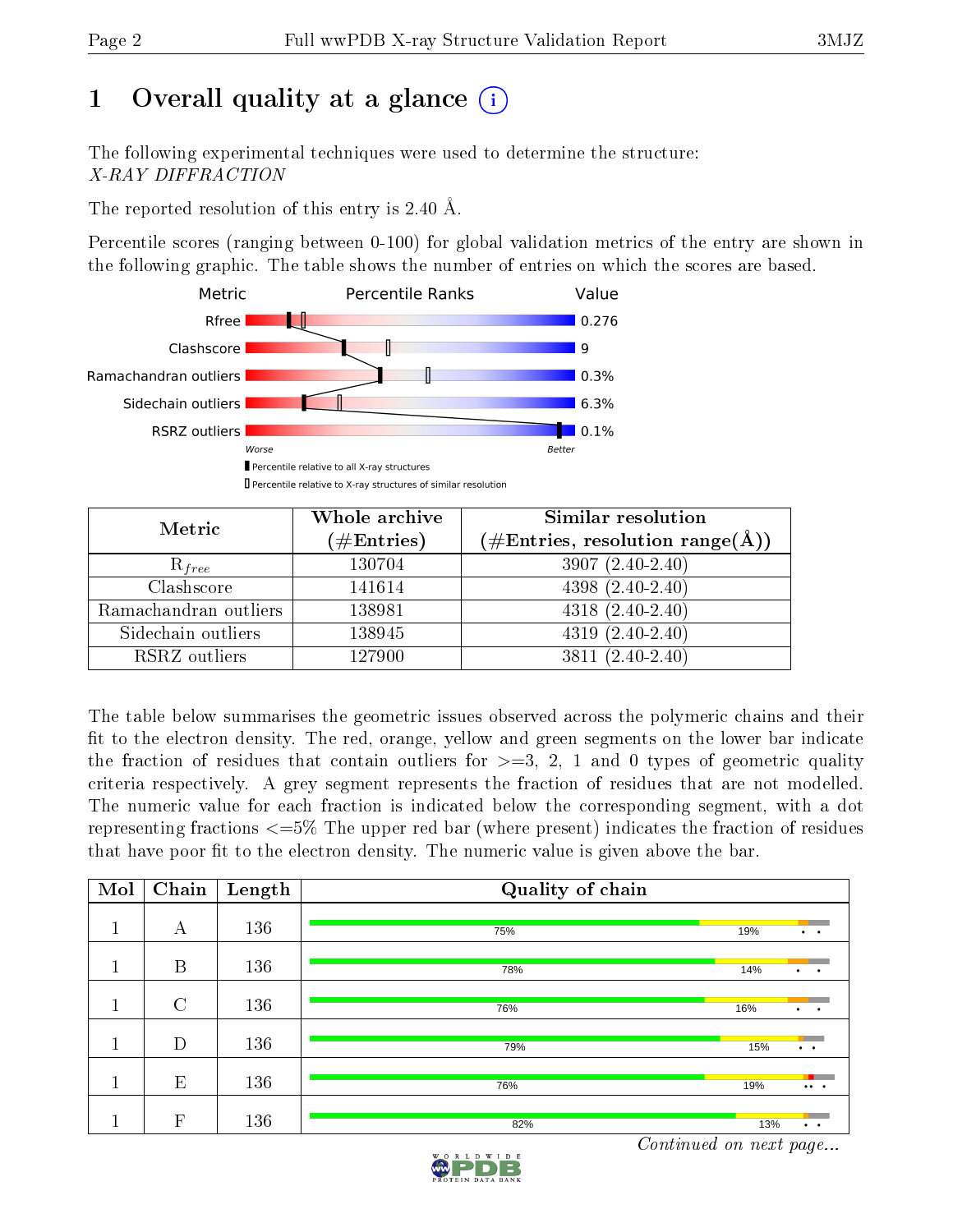| $\overline{\text{Mol}}$ | $\overline{\text{Chain}}$ | Length | Quality of chain            |                              |
|-------------------------|---------------------------|--------|-----------------------------|------------------------------|
| 1                       | $\rm G$                   | 136    | 24%<br>69%                  |                              |
|                         | H                         | 136    | 79%                         | 15%<br>$\cdots$              |
| п                       | I                         | 136    | 71%<br>24%                  | $\bullet\qquad\bullet$       |
|                         | ${\bf J}$                 | 136    | $\frac{0}{6}$<br>24%<br>70% | $\cdot$ $\cdot$              |
|                         | $\rm K$                   | 136    | 71%<br>23%                  | $\bullet\bullet\quad\bullet$ |
|                         | $\Gamma$                  | 136    | 21%<br>72%                  | ۰<br>$\bullet$               |

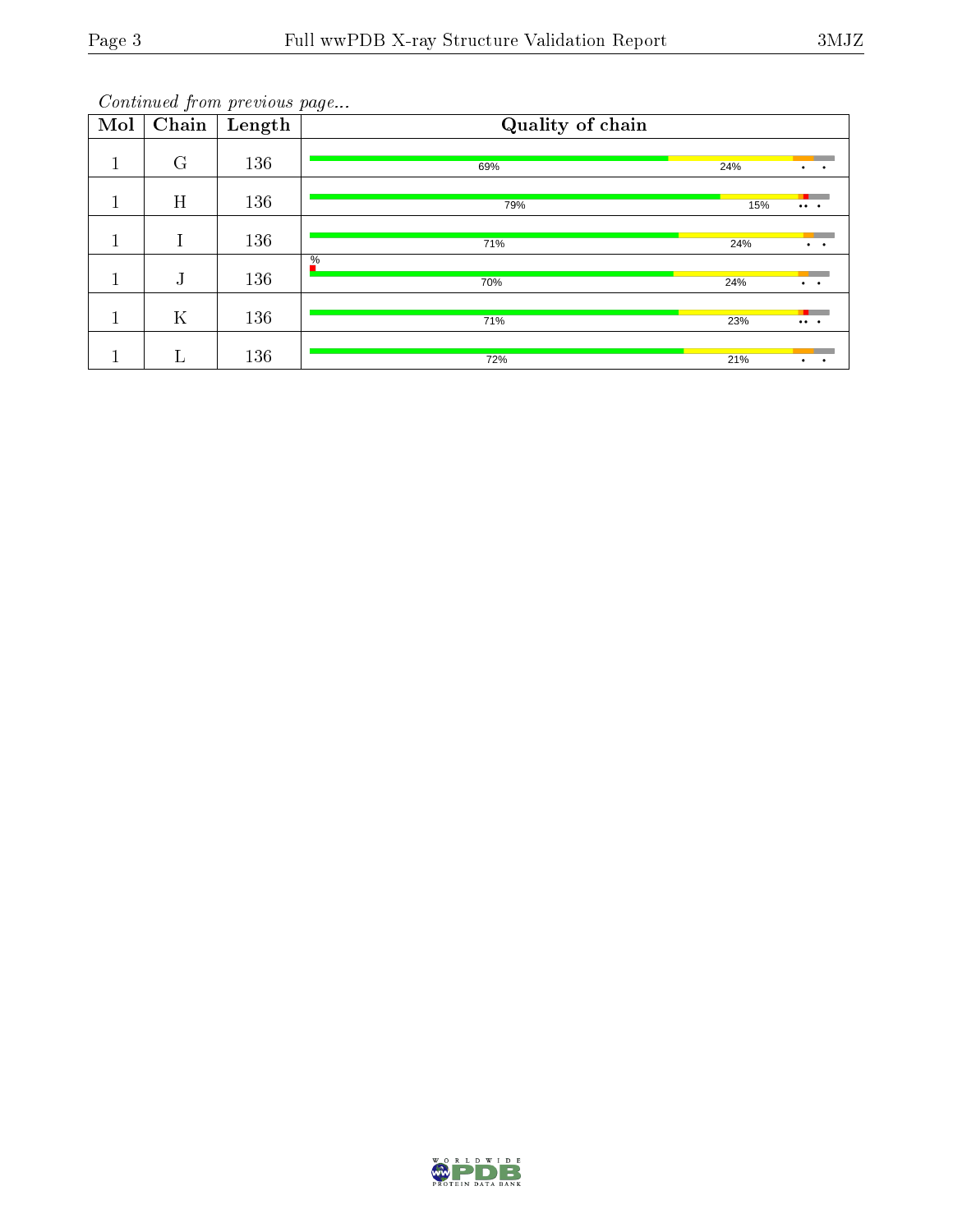# 2 Entry composition (i)

There are 2 unique types of molecules in this entry. The entry contains 12993 atoms, of which 0 are hydrogens and 0 are deuteriums.

In the tables below, the ZeroOcc column contains the number of atoms modelled with zero occupancy, the AltConf column contains the number of residues with at least one atom in alternate conformation and the Trace column contains the number of residues modelled with at most 2 atoms.

| Mol          | Chain                     | Residues     |       | Atoms         |                    |                | ZeroOcc          | AltConf          | <b>Trace</b>     |                |  |
|--------------|---------------------------|--------------|-------|---------------|--------------------|----------------|------------------|------------------|------------------|----------------|--|
| $\mathbf{1}$ | $\bf{A}$                  | 131          | Total | $\mathcal{C}$ | $\overline{\rm N}$ | $\overline{O}$ | $\overline{0}$   | $\overline{0}$   | $\overline{0}$   |                |  |
|              |                           |              | 1002  | 634           | 178                | 190            |                  |                  |                  |                |  |
| $\mathbf{1}$ | $\mathbf{B}$              | 131          | Total | $\mathcal{C}$ | N                  | $\overline{O}$ | $\boldsymbol{0}$ | $\overline{0}$   | $\overline{0}$   |                |  |
|              |                           |              | 1002  | 634           | 178                | 190            |                  |                  |                  |                |  |
| $\mathbf{1}$ | $\mathcal{C}$             | 131          | Total | $\mathcal{C}$ | $\mathbf N$        | $\overline{O}$ | $\overline{0}$   | $\overline{0}$   | $\overline{0}$   |                |  |
|              |                           |              | 1002  | 634           | 178                | 190            |                  |                  |                  |                |  |
| $\mathbf{1}$ | D                         | 131          | Total | $\mathcal{C}$ | $\mathbf N$        | $\overline{O}$ | $\overline{0}$   | $\overline{0}$   | $\overline{0}$   |                |  |
|              |                           |              | 996   | 631           | 175                | 190            |                  |                  |                  |                |  |
| $\mathbf{1}$ | $\boldsymbol{\mathrm{E}}$ | 131          | Total | $\mathcal{C}$ | $\mathbf N$        | $\overline{O}$ | $\boldsymbol{0}$ | $\overline{0}$   | $\overline{0}$   |                |  |
|              |                           |              | 996   | 631           | 175                | 190            |                  |                  |                  |                |  |
| $\mathbf{1}$ | $\mathbf F$               | 130          | Total | $\mathcal{C}$ | ${\rm N}$          | $\overline{O}$ | $\overline{0}$   | $\overline{0}$   | $\overline{0}$   |                |  |
|              |                           |              | 995   | 629           | 177                | 189            |                  |                  |                  |                |  |
| $\mathbf{1}$ |                           | $\mathcal G$ | 131   | Total         | $\mathcal{C}$      | $\mathbf N$    | $\overline{O}$   | $\boldsymbol{0}$ | $\boldsymbol{0}$ | $\overline{0}$ |  |
|              |                           |              | 1002  | 634           | 178                | 190            |                  |                  |                  |                |  |
| $\mathbf{1}$ | H                         | 131          | Total | $\mathcal{C}$ | N                  | $\overline{O}$ | $\overline{0}$   | $\overline{0}$   | $\overline{0}$   |                |  |
|              |                           |              | 1002  | 634           | 178                | 190            |                  |                  |                  |                |  |
| $\mathbf{1}$ | $\overline{I}$            | 131          | Total | $\mathcal{C}$ | ${\bf N}$          | $\overline{O}$ | $\overline{0}$   | $\overline{0}$   | $\overline{0}$   |                |  |
|              |                           |              |       |               | 1002               | 634            | 178              | 190              |                  |                |  |
| $\mathbf{1}$ | ${\bf J}$                 | 131          | Total | $\mathcal{C}$ | $\mathbf N$        | $\overline{O}$ | $\overline{0}$   | $\overline{0}$   | $\overline{0}$   |                |  |
|              |                           |              | 1002  | 634           | 178                | 190            |                  |                  |                  |                |  |
| $\mathbf{1}$ | $\mathbf K$               | 130          | Total | $\mathcal{C}$ | ${\bf N}$          | $\overline{O}$ | $\overline{0}$   | $\overline{0}$   | $\overline{0}$   |                |  |
|              |                           |              | 995   | 629           | 177                | 189            |                  |                  |                  |                |  |
| $\mathbf{1}$ | $\rm L$                   | 131          | Total | $\mathcal{C}$ | ${\rm N}$          | $\overline{O}$ | $\boldsymbol{0}$ | $\boldsymbol{0}$ | $\overline{0}$   |                |  |
|              |                           |              | 1002  | 634           | 178                | 190            |                  |                  |                  |                |  |

Molecule 1 is a protein called FG41 Malonate Semialdehyde Decarboxylase.

• Molecule 2 is water.

|  | $Mol$   Chain   Residues | Atoms         | $ZeroOcc$   AltConf |
|--|--------------------------|---------------|---------------------|
|  |                          | Total O<br>80 |                     |
|  | 86                       | Total O       |                     |

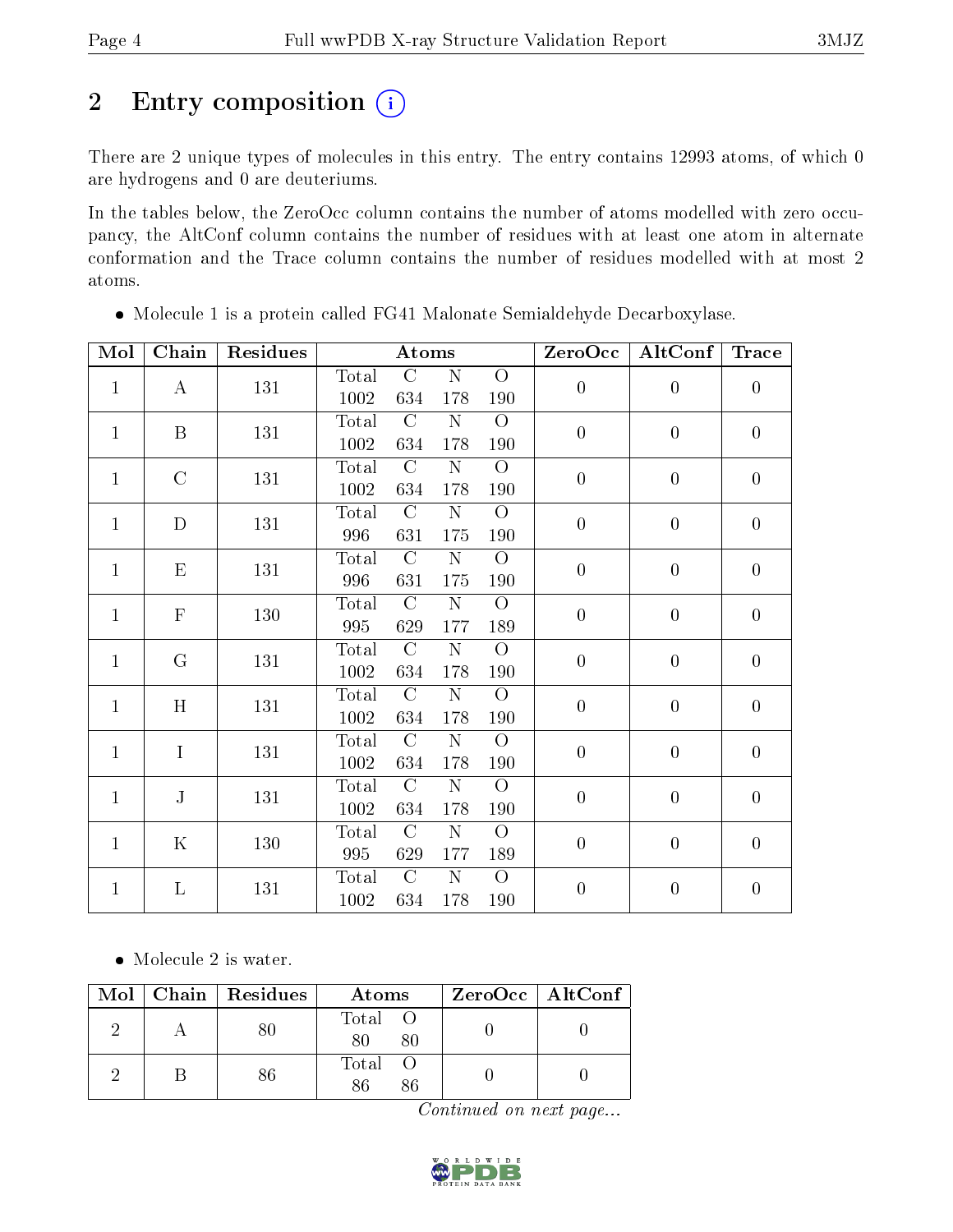Continued from previous page...

| $\overline{\text{Mol}}$ | Chain         | <b>Residues</b> | $\boldsymbol{\mathrm{Atoms}}$           |                  | $ZeroOcc \   \$ AltConf |
|-------------------------|---------------|-----------------|-----------------------------------------|------------------|-------------------------|
| $\overline{2}$          | $\mathcal{C}$ | 92              | Total O<br>92 92                        | $\overline{0}$   | $\boldsymbol{0}$        |
| $\overline{2}$          | D             | 66              | Total<br>$\overline{O}$<br>66<br>66     | $\overline{0}$   | $\overline{0}$          |
| $\overline{2}$          | $\mathbf E$   | 98              | $\overline{O}$<br>Total<br>98<br>98     | $\overline{0}$   | $\overline{0}$          |
| $\overline{2}$          | $\mathbf F$   | 106             | $\overline{O}$<br>Total<br>106<br>106   | $\overline{0}$   | $\overline{0}$          |
| $\overline{2}$          | G             | 79              | Total<br>$\overline{O}$<br>79<br>79     | $\overline{0}$   | $\overline{0}$          |
| $\overline{2}$          | H             | 72              | $\overline{O}$<br>Total<br>$72\,$<br>72 | $\overline{0}$   | $\overline{0}$          |
| $\overline{2}$          | $\mathbf I$   | 85              | $\bigcirc$<br>Total<br>$85\,$<br>85     | $\overline{0}$   | $\overline{0}$          |
| $\overline{2}$          | ${\bf J}$     | 66              | Total<br>$\overline{O}$<br>66<br>66     | $\overline{0}$   | $\overline{0}$          |
| $\overline{2}$          | $\mathbf K$   | 74              | Total<br>$\overline{O}$<br>74<br>$74\,$ | $\boldsymbol{0}$ | $\overline{0}$          |
| $\overline{2}$          | L             | 91              | Total<br>$\overline{O}$<br>91<br>91     | $\overline{0}$   | $\boldsymbol{0}$        |

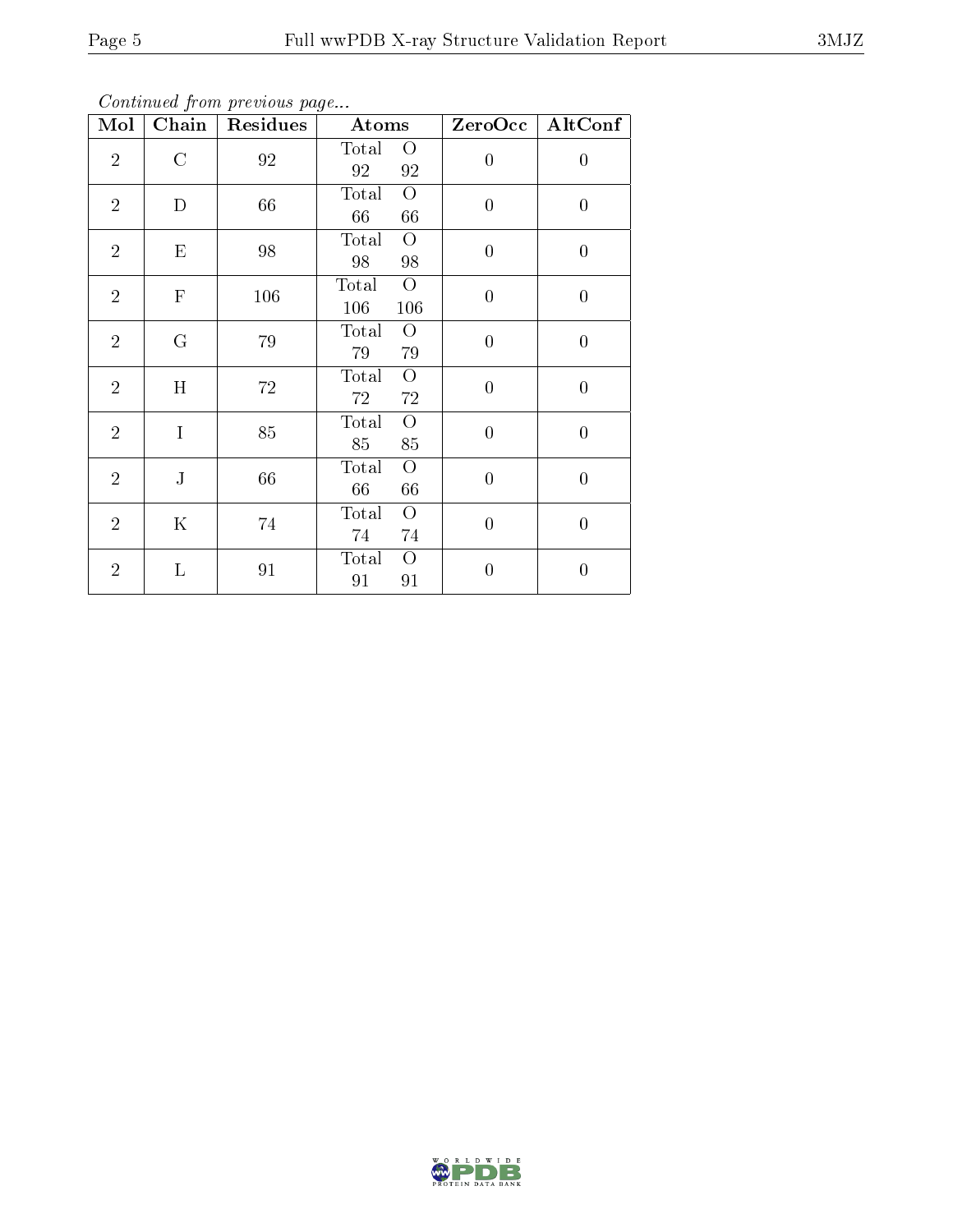# 3 Residue-property plots  $(i)$

These plots are drawn for all protein, RNA and DNA chains in the entry. The first graphic for a chain summarises the proportions of the various outlier classes displayed in the second graphic. The second graphic shows the sequence view annotated by issues in geometry and electron density. Residues are color-coded according to the number of geometric quality criteria for which they contain at least one outlier: green  $= 0$ , yellow  $= 1$ , orange  $= 2$  and red  $= 3$  or more. A red dot above a residue indicates a poor fit to the electron density ( $\text{RSRZ} > 2$ ). Stretches of 2 or more consecutive residues without any outlier are shown as a green connector. Residues present in the sample, but not in the model, are shown in grey.

• Molecule 1: FG41 Malonate Semialdehyde Decarboxylase

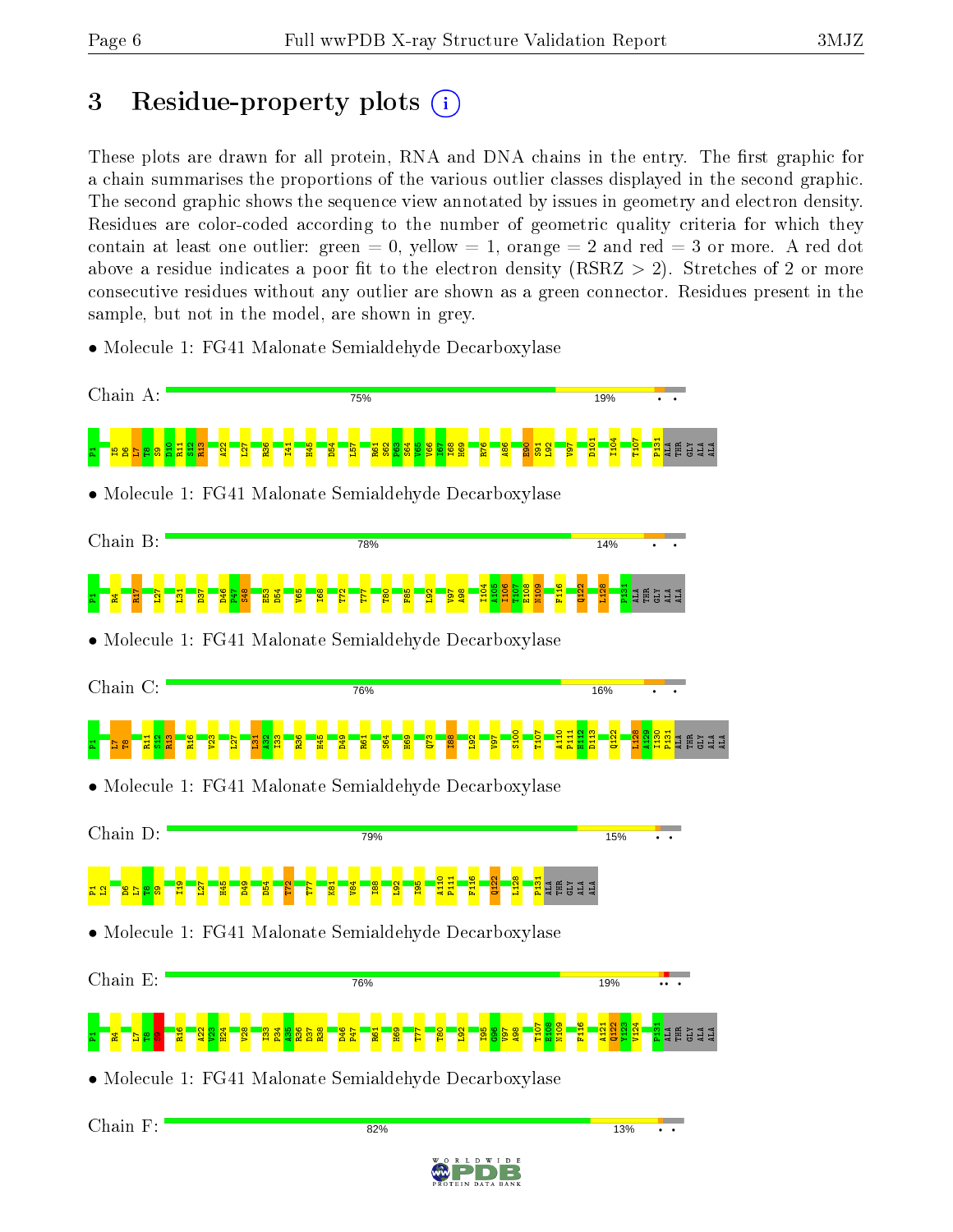

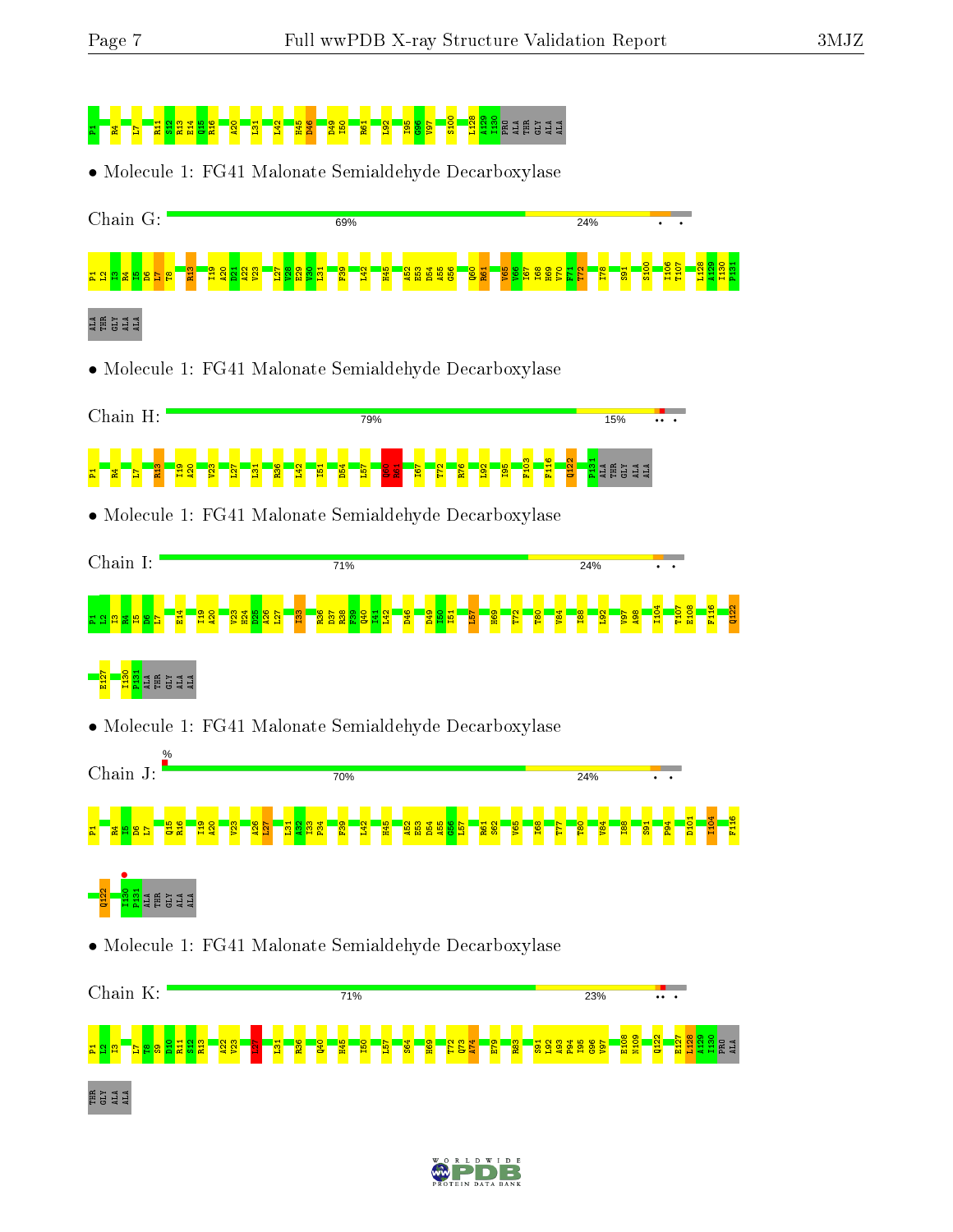• Molecule 1: FG41 Malonate Semialdehyde Decarboxylase



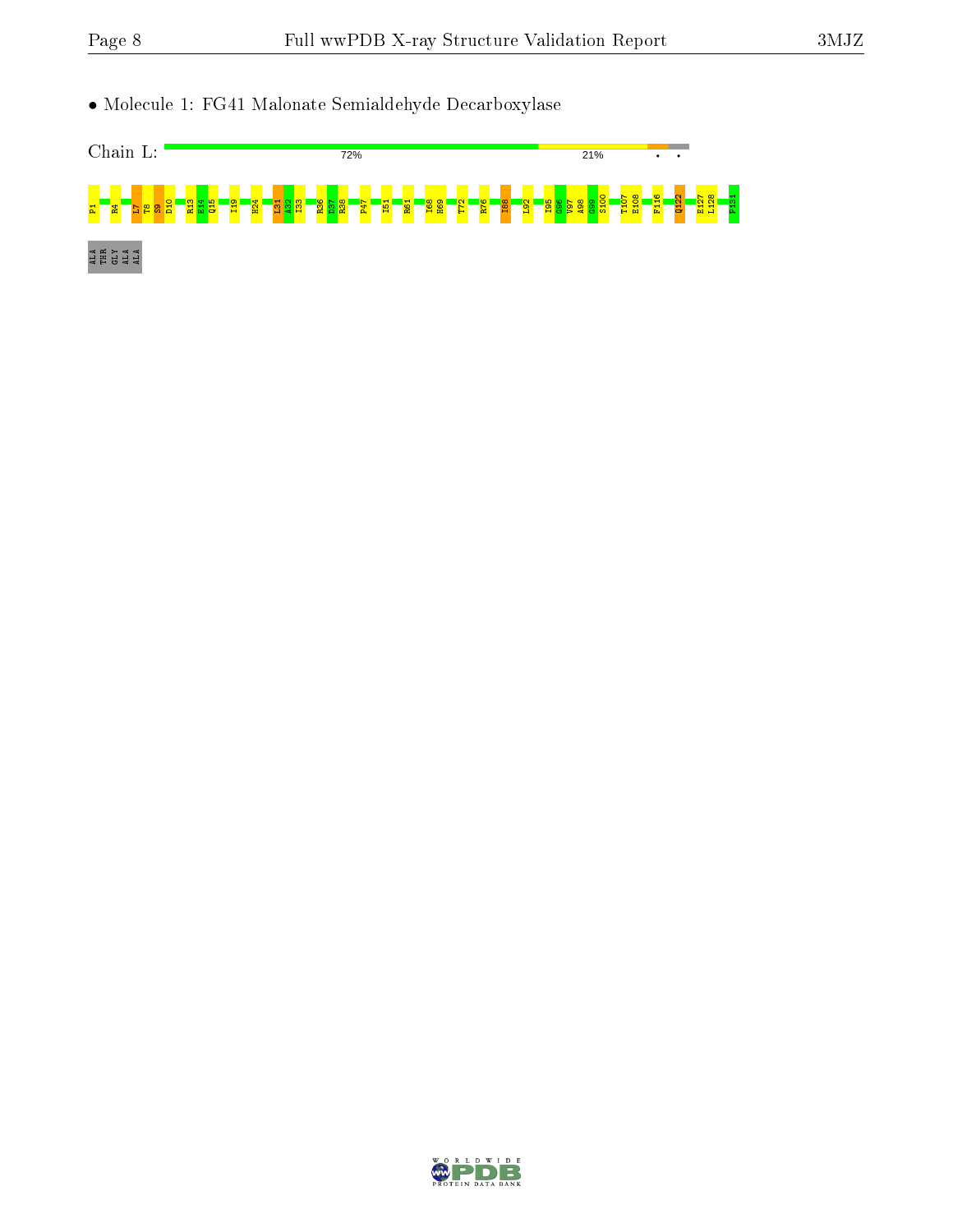# 4 Data and refinement statistics  $(i)$

| Property                                                         | Value                                            | Source     |
|------------------------------------------------------------------|--------------------------------------------------|------------|
| Space group                                                      | P 21 21 21                                       | Depositor  |
| Cell constants                                                   | $88.95\text{\AA}$ 94.69Å 190.70Å                 | Depositor  |
| a, b, c, $\alpha$ , $\beta$ , $\gamma$                           | $90.00^{\circ}$ $90.00^{\circ}$<br>$90.00^\circ$ |            |
| Resolution $(A)$                                                 | $-2.40$<br>42.02                                 | Depositor  |
|                                                                  | $42.02 - 2.02$                                   | <b>EDS</b> |
| $\%$ Data completeness                                           | 84.8 (42.02-2.40)                                | Depositor  |
| (in resolution range)                                            | 85.8 (42.02-2.02)                                | <b>EDS</b> |
| $R_{merge}$                                                      | 0.15                                             | Depositor  |
| $\mathrm{R}_{sym}$                                               | (Not available)                                  | Depositor  |
| $\langle I/\sigma(I) \rangle^{-1}$                               | $1.87$ (at $2.01\text{\AA})$                     | Xtriage    |
| Refinement program                                               | <b>REFMAC 5.2.0019</b>                           | Depositor  |
|                                                                  | 0.200<br>0.279<br>$\mathbf{A}$                   | Depositor  |
| $R, R_{free}$                                                    | 0.201<br>0.276<br>$\mathcal{L}$                  | DCC        |
| $R_{free}$ test set                                              | 4565 reflections $(5.01\%)$                      | wwPDB-VP   |
| Wilson B-factor $(A^2)$                                          | 21.2                                             | Xtriage    |
| Anisotropy                                                       | 0.192                                            | Xtriage    |
| Bulk solvent $k_{sol}(\text{e}/\text{A}^3), B_{sol}(\text{A}^2)$ | $0.35$ , 43.8                                    | <b>EDS</b> |
| L-test for $\mathrm{twinning}^2$                                 | $< L >$ = 0.44, $< L2 >$ = 0.27                  | Xtriage    |
| Estimated twinning fraction                                      | No twinning to report.                           | Xtriage    |
| $\overline{F_o}, \overline{F_c}$ correlation                     | 0.94                                             | <b>EDS</b> |
| Total number of atoms                                            | 12993                                            | wwPDB-VP   |
| Average B, all atoms $(A^2)$                                     | 16.0                                             | wwPDB-VP   |

Xtriage's analysis on translational NCS is as follows: The analyses of the Patterson function reveals a significant off-origin peak that is 53.65  $\%$  of the origin peak, indicating pseudo-translational symmetry. The chance of finding a peak of this or larger height randomly in a structure without pseudo-translational symmetry is equal to 4.0903e-05. The detected translational NCS is most likely also responsible for the elevated intensity ratio.

<sup>&</sup>lt;sup>2</sup>Theoretical values of  $\langle |L| \rangle$ ,  $\langle L^2 \rangle$  for acentric reflections are 0.5, 0.333 respectively for untwinned datasets, and 0.375, 0.2 for perfectly twinned datasets.



<span id="page-8-1"></span><span id="page-8-0"></span><sup>1</sup> Intensities estimated from amplitudes.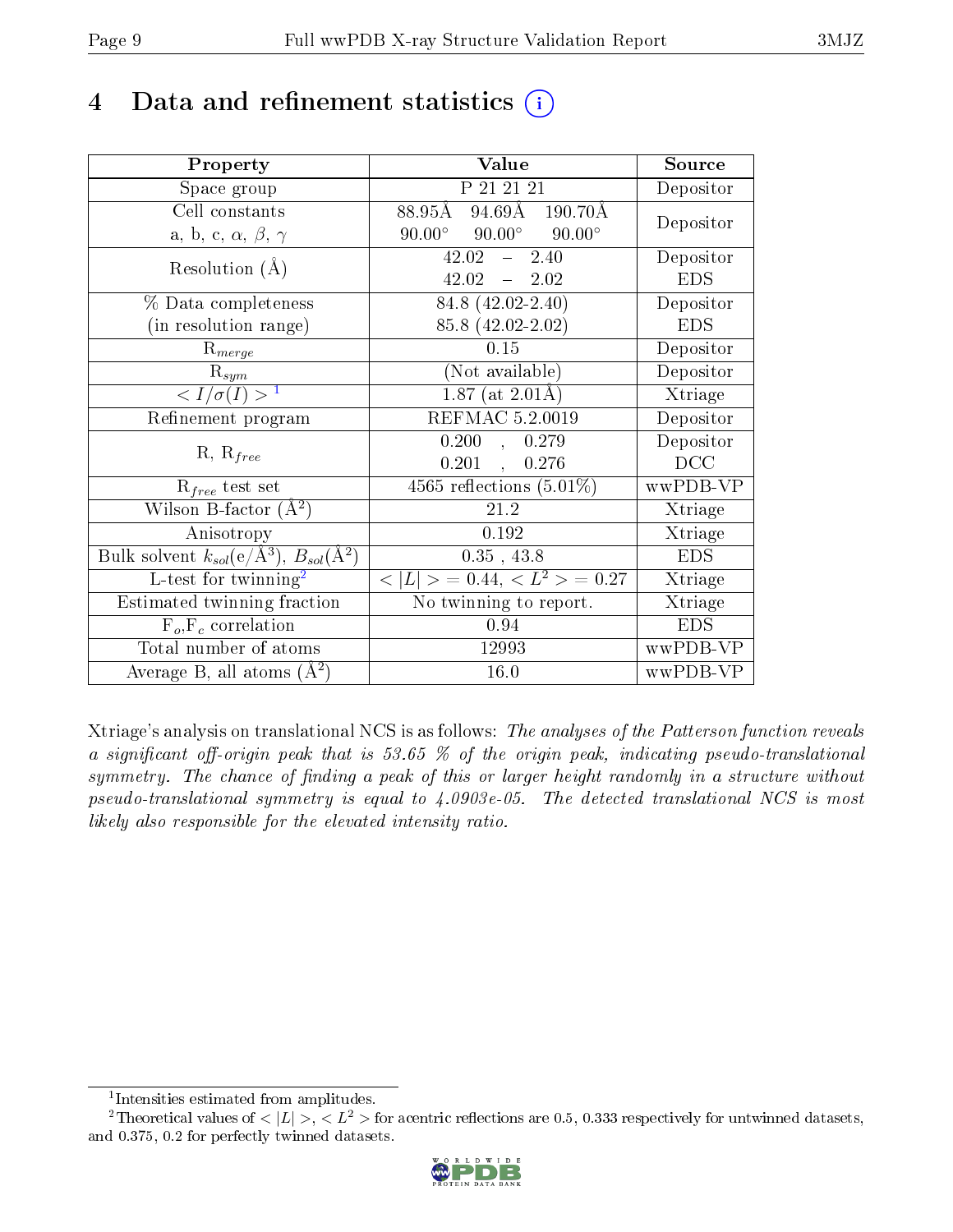# 5 Model quality  $(i)$

# 5.1 Standard geometry (i)

The Z score for a bond length (or angle) is the number of standard deviations the observed value is removed from the expected value. A bond length (or angle) with  $|Z| > 5$  is considered an outlier worth inspection. RMSZ is the root-mean-square of all Z scores of the bond lengths (or angles).

| Mol          | Chain   |      | Bond lengths | Bond angles |                      |  |
|--------------|---------|------|--------------|-------------|----------------------|--|
|              |         | RMSZ | # $ Z  > 5$  | RMSZ        | # $ Z  > 5$          |  |
| $\mathbf{1}$ | A       | 0.56 | 0/1022       | 0.73        | $2/1392(0.1\%)$      |  |
|              | B       | 0.65 | 0/1022       | 0.79        | $2/1392(0.1\%)$      |  |
| $\mathbf{1}$ | С       | 0.66 | 0/1022       | 0.79        | $1/1392(0.1\%)$      |  |
|              | $\Box$  | 0.55 | 0/1016       | 0.71        | 0/1385               |  |
| $\mathbf{1}$ | Ε       | 0.67 | 0/1016       | 0.83        | $3/1385(0.2\%)$      |  |
|              | F       | 0.66 | 0/1014       | 0.78        | $1/1380(0.1\%)$      |  |
| $\mathbf{1}$ | G       | 0.69 | 0/1022       | 0.76        | $3/1392(0.2\%)$      |  |
| 1            | H       | 0.68 | 0/1022       | 0.82        | $3/1392(0.2\%)$      |  |
| $\mathbf{1}$ | T       | 0.69 | 0/1022       | 0.79        | 0/1392               |  |
| 1            | J       | 0.61 | 0/1022       | 0.73        | 0/1392               |  |
| $\mathbf{1}$ | $\rm K$ | 0.70 | 0/1014       | 0.75        | $(1380)(0.1\%)$      |  |
| 1            | L       | 0.71 | 0/1022       | 0.75        | $(1392 (0.1\%)$      |  |
| All          | All     | 0.65 | 0/12236      | 0.77        | $17/16666$ $(0.1\%)$ |  |

There are no bond length outliers.

All (17) bond angle outliers are listed below:

| Mol          | Chain          | Res            | <b>Type</b> | Atoms                    | Z       | Observed $(^\circ)$ | Ideal $(^\circ)$ |
|--------------|----------------|----------------|-------------|--------------------------|---------|---------------------|------------------|
| 1            | Η              | 61             | $\rm{ARG}$  | NE-CZ-NH1                | 9.92    | 125.26              | 120.30           |
| 1            | H              | 61             | $\rm{ARG}$  | $NE$ -CZ-NH <sub>2</sub> | $-7.36$ | 116.62              | 120.30           |
| 1            | А              | 61             | $\rm{ARG}$  | NE-CZ-NH1                | 6.42    | 123.51              | 120.30           |
| 1            | E              | 61             | $\rm{ARG}$  | $NE- CZ-NH2$             | $-6.00$ | 117.30              | 120.30           |
| 1            | Η              | 60             | <b>GLN</b>  | $N$ -CA-C                | 5.96    | 127.10              | 111.00           |
| $\mathbf{1}$ | А              | 61             | $\rm{ARG}$  | NE-CZ-NH2                | $-5.69$ | 117.46              | 120.30           |
| 1            | E              | 9              | <b>SER</b>  | $N$ -CA-C                | 5.57    | 126.04              | 111.00           |
| 1            | $\overline{F}$ | 11             | ${\rm ARG}$ | NE-CZ-NH1                | $-5.51$ | 117.55              | 120.30           |
| $\mathbf{1}$ | G              | 61             | $\rm{ARG}$  | $NE$ -CZ-NH <sub>2</sub> | 5.48    | 123.04              | 120.30           |
| $\mathbf{1}$ | В              | 37             | ASP         | $CB-CG-OD1$              | 5.39    | 123.15              | 118.30           |
| $\mathbf{1}$ | G              | 61             | $\rm{ARG}$  | NE-CZ-NH1                | $-5.33$ | 117.63              | 120.30           |
| 1            | B              | 37             | ASP         | $CB-CG-OD2$              | $-5.33$ | 113.50              | 118.30           |
| 1            | $\overline{C}$ | $\overline{7}$ | LEU         | $CA-CB-CG$               | 5.18    | 127.22              | 115.30           |
| $\mathbf{1}$ | L              | $\overline{7}$ | LEU         | $CA$ -CB-CG              | 5.11    | 127.05              | 115.30           |
| 1            | Ε              | 16             | $\rm{ARG}$  | $NE$ -CZ-NH1             | 5.10    | 122.85              | 120.30           |

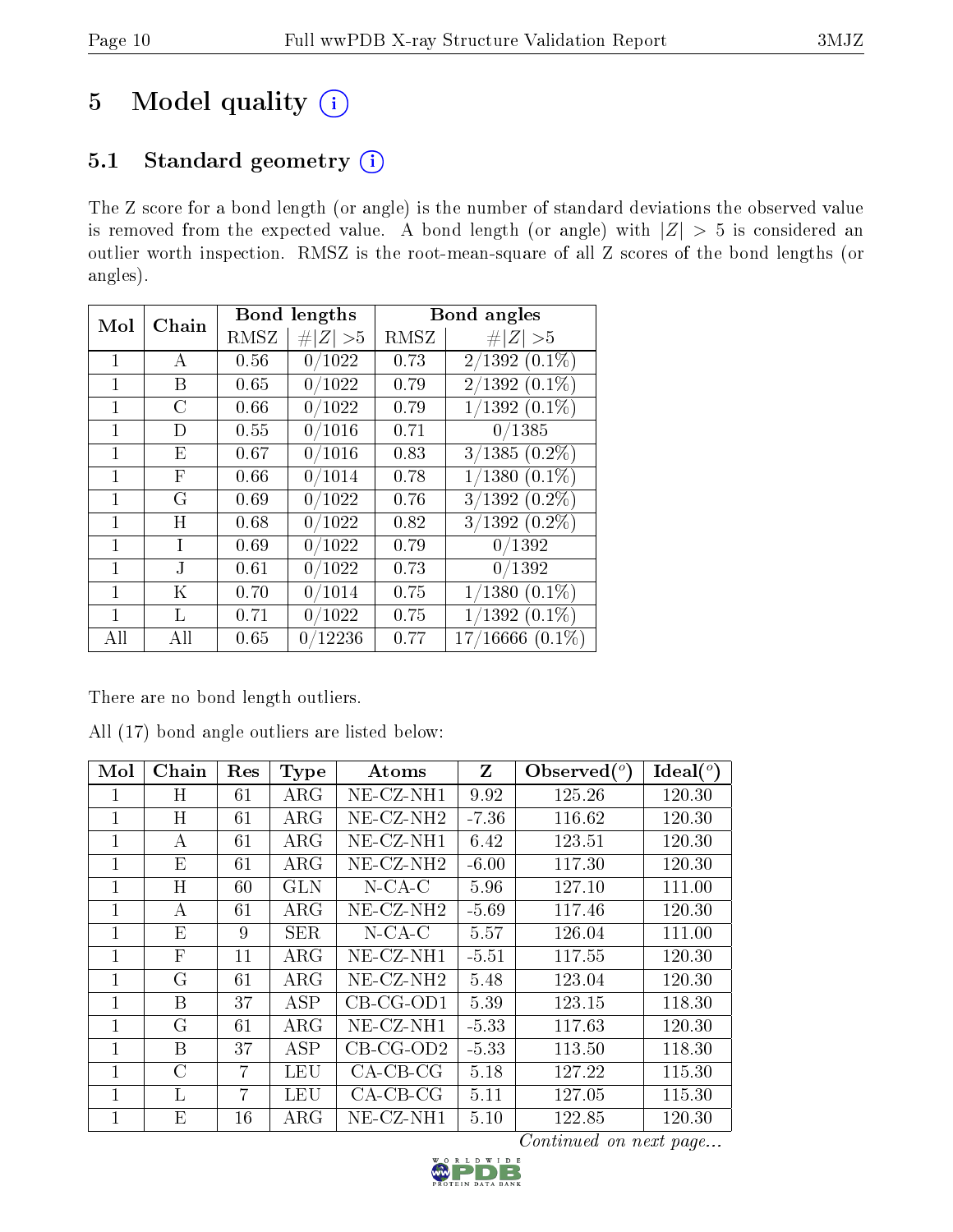Continued from previous page...

| Mol | Chain | $\operatorname{Res}$ | Type | Atoms      |      | Observed $(°)$ | Ideal $(°)$ |
|-----|-------|----------------------|------|------------|------|----------------|-------------|
|     |       | ∩母                   | 1.EU | $CA-CB-CG$ | 5.03 | 126.87         | $115.30\,$  |
|     |       |                      | JEU. | $CA-CB-CG$ | 5.02 | 126.84         | $115.30\,$  |

There are no chirality outliers.

There are no planarity outliers.

### 5.2 Too-close contacts  $(i)$

In the following table, the Non-H and H(model) columns list the number of non-hydrogen atoms and hydrogen atoms in the chain respectively. The H(added) column lists the number of hydrogen atoms added and optimized by MolProbity. The Clashes column lists the number of clashes within the asymmetric unit, whereas Symm-Clashes lists symmetry related clashes.

| Mol            | Chain                            | $\bf Non-H$       | H (model)        | $H(\text{added})$ | Clashes         | Symm-Clashes     |
|----------------|----------------------------------|-------------------|------------------|-------------------|-----------------|------------------|
| $\mathbf{1}$   | $\bf{A}$                         | $1002\,$          | $\boldsymbol{0}$ | 998               | $18\,$          | $\boldsymbol{0}$ |
| $\overline{1}$ | $\, {\bf B}$                     | 1002              | $\boldsymbol{0}$ | 998               | 19              | $\boldsymbol{0}$ |
| $\overline{1}$ | $\overline{C}$                   | 1002              | $\overline{0}$   | 998               | 21              | $\boldsymbol{0}$ |
| $\mathbf{1}$   | D                                | 996               | $\boldsymbol{0}$ | 987               | $14\,$          | $\boldsymbol{0}$ |
| $\mathbf{1}$   | $\overline{\mathrm{E}}$          | 996               | $\overline{0}$   | 987               | 18              | $\overline{0}$   |
| $\mathbf{1}$   | $\overline{F}$                   | 995               | $\overline{0}$   | 991               | 12              | $\boldsymbol{0}$ |
| $\mathbf{1}$   | $\overline{\mathrm{G}}$          | $1002\,$          | $\boldsymbol{0}$ | 998               | 26              | $\boldsymbol{0}$ |
| $\overline{1}$ | $\overline{H}$                   | 1002              | $\boldsymbol{0}$ | 998               | 19              | $\overline{0}$   |
| $\mathbf{1}$   | $\mathbf I$                      | 1002              | $\boldsymbol{0}$ | 998               | 27              | $\boldsymbol{0}$ |
| $\mathbf{1}$   | $\overline{\text{J}}$            | 1002              | $\overline{0}$   | 998               | 26              | $\boldsymbol{0}$ |
| $\mathbf{1}$   | $\overline{\mathrm{K}}$          | 995               | $\overline{0}$   | 991               | 24              | $\boldsymbol{0}$ |
| $\overline{1}$ | $\overline{\mathrm{L}}$          | $\overline{1002}$ | $\overline{0}$   | 998               | $\overline{26}$ | $\overline{0}$   |
| $\overline{2}$ | $\boldsymbol{A}$                 | 80                | $\boldsymbol{0}$ | $\boldsymbol{0}$  | $\overline{2}$  | $\boldsymbol{0}$ |
| $\overline{2}$ | $\, {\bf B}$                     | 86                | $\boldsymbol{0}$ | $\boldsymbol{0}$  | $\overline{1}$  | $\boldsymbol{0}$ |
| $\overline{2}$ | $\overline{C}$                   | 92                | $\boldsymbol{0}$ | $\overline{0}$    | $\overline{2}$  | $\boldsymbol{0}$ |
| $\overline{2}$ | $\overline{D}$                   | 66                | $\boldsymbol{0}$ | $\overline{0}$    | $\overline{1}$  | $\boldsymbol{0}$ |
| $\overline{2}$ | $\overline{\mathrm{E}}$          | $\overline{98}$   | $\overline{0}$   | $\overline{0}$    | $\overline{1}$  | $\overline{0}$   |
| $\overline{2}$ | $\overline{\mathrm{F}}$          | 106               | $\overline{0}$   | $\overline{0}$    | $\overline{5}$  | $\boldsymbol{0}$ |
| $\overline{2}$ | $\overline{\mathrm{G}}$          | 79                | $\overline{0}$   | $\overline{0}$    | $\overline{2}$  | $\overline{0}$   |
| $\overline{2}$ | $\overline{H}$                   | $\overline{72}$   | $\boldsymbol{0}$ | $\boldsymbol{0}$  | $\overline{0}$  | $\boldsymbol{0}$ |
| $\overline{2}$ | $\rm I$                          | 85                | $\overline{0}$   | $\boldsymbol{0}$  | $\sqrt{2}$      | $\boldsymbol{0}$ |
| $\overline{2}$ | $\overline{\text{J}}$            | 66                | $\overline{0}$   | $\overline{0}$    | $\overline{1}$  | $\boldsymbol{0}$ |
| $\overline{2}$ | $\overline{\mathrm{K}}$          | 74                | $\overline{0}$   | $\boldsymbol{0}$  | $\mathbf{1}$    | $\boldsymbol{0}$ |
| $\overline{2}$ | $\overline{\mathrm{L}}$          | $\overline{91}$   | $\overline{0}$   | $\overline{0}$    | $\overline{1}$  | $\overline{0}$   |
| All            | $\mathop{\mathrm{All}}\nolimits$ | 12993             | $\boldsymbol{0}$ | 11940             | 224             | $\overline{0}$   |

The all-atom clashscore is defined as the number of clashes found per 1000 atoms (including

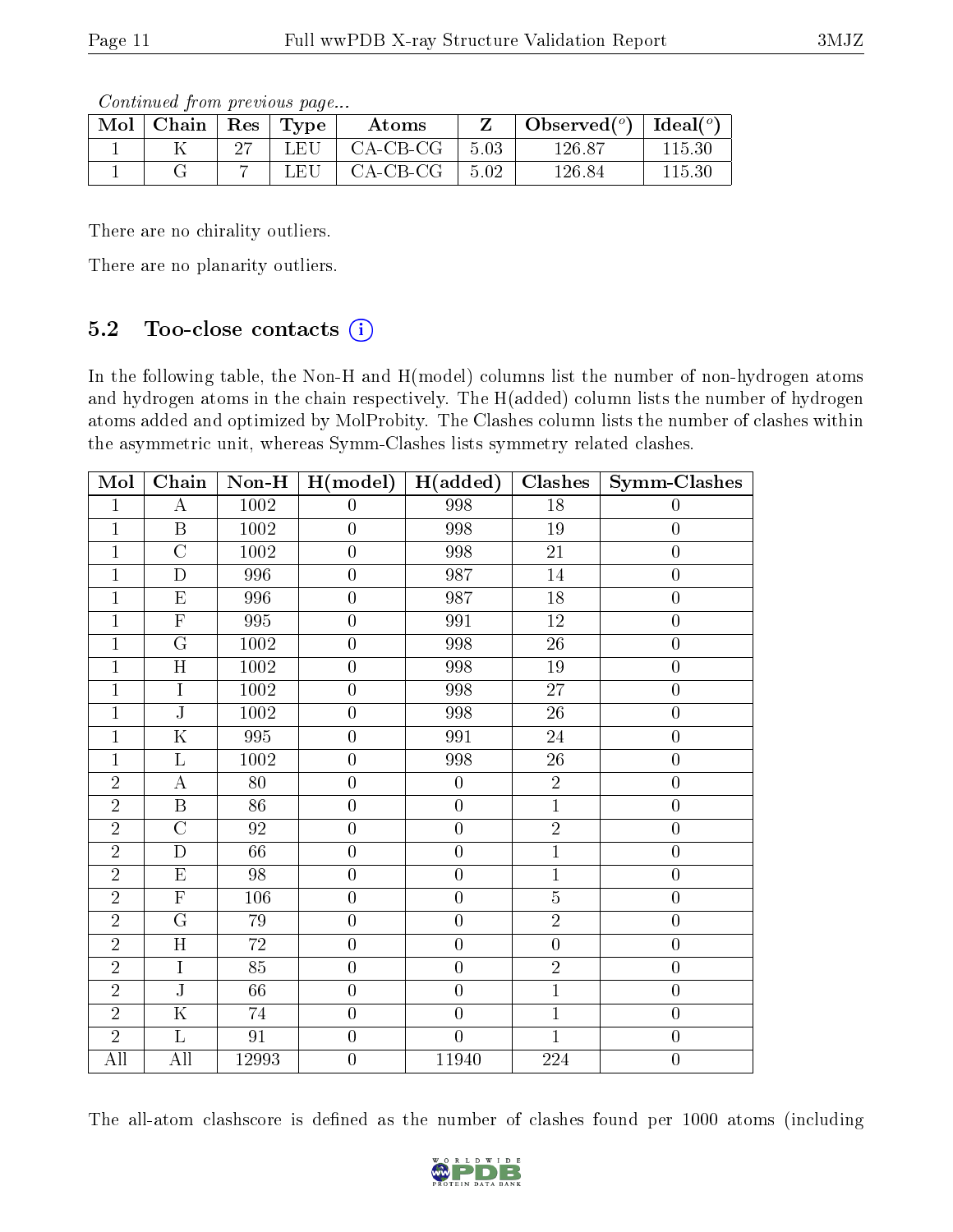hydrogen atoms). The all-atom clashscore for this structure is 9.

All (224) close contacts within the same asymmetric unit are listed below, sorted by their clash magnitude.

| Atom-1                      | Atom-2                        | Interatomic    | Clash         |
|-----------------------------|-------------------------------|----------------|---------------|
|                             |                               | distance $(A)$ | overlap $(A)$ |
| 1:K:1:PRO:HB3               | 1:K:72:THR:HG22               | 1.38           | 1.05          |
| 1:K:1:PRO:HB3               | 1:K:72:THR:CG2                | 1.98           | 0.94          |
| 1:K:73:GLN:O                | 1:K:74:ALA:HB3                | 1.66           | 0.92          |
| 1:L:116:PHE:H               | 1:L:122:GLN:NE2               | 1.77           | 0.82          |
| 1:A:13:ARG:HD3              | 1:A:13:ARG:H                  | 1.45           | 0.81          |
| 1: L: 116: PHE: H           | 1:L:122:GLN:HE22              | 1.24           | 0.81          |
| 1:J:4:ARG:HH21              | 1:L:69:HIS:CD2                | 1.99           | 0.79          |
| 1:I:46:ASP:HB3              | 2:I:149:HOH:O                 | 1.83           | 0.79          |
| 1:K:73:GLN:O                | 1:K:74:ALA:CB                 | 2.29           | 0.79          |
| 1: L: 8: THR: HG22          | 1: L:9: SER:O                 | 1.83           | 0.78          |
| 1:1:116:PHE:H               | 1:I:122:GLN:HE22              | 1.32           | 0.77          |
| 2:K:1271:HOH:O              | 1: L: 36: ARG: HD3            | 1.85           | 0.76          |
| 1: H:1: PRO:HB3             | 1: H: 72: THR: CG2            | 2.15           | 0.76          |
| $1: G: 1: PRO: HB3$         | 1:G:72:THR:HG23               | 1.67           | 0.76          |
| 1:B:116:PHE:H               | 1:B:122:GLN:HE22              | 1.35           | 0.75          |
| 1: D:84:VAL:O               | 1:D:88:ILE:HG12               | 1.88           | 0.74          |
| $1:$ H $:122:$ GLN $:$ H    | 1: H: 122: GLN: HE21          | 1.35           | 0.73          |
| 1:J:1:PRO:HD3               | 1:J:33:ILE:HD13               | 1.70           | 0.72          |
| 1:J:53:GLU:O                | 1:J:61:ARG:NH1                | 2.20           | 0.72          |
| 1:G:6:ASP:OD1               | 1:G:45:HIS:HE1                | 1.71           | 0.72          |
| 1:H:122:GLN:NE2             | $1:$ H:122:GLN:H              | 1.88           | 0.71          |
| 1:C:8:THR:HG21              | 1:C:64:SER:HA                 | 1.73           | 0.70          |
| 1:J:4:ARG:HH21              | 1:L:69:HIS:HD2                | 1.38           | 0.70          |
| $1:$ F:46:ASP:HB3           | 2:F:1312:HOH:O                | 1.91           | 0.69          |
| 1:G:4:ARG:HH21              | 1:I:69:HIS:CD2                | 2.10           | 0.69          |
| 1: D:6: ASP:OD2             | 1: E: 4: ARG: NH2             | 2.26           | 0.69          |
| 1:H:23:VAL:O                | $1:$ H $:27:$ LEU $:$ HD $23$ | 1.93           | 0.69          |
| 1: A:11: ARG:NH1            | 1: A:64:SER:O                 | 2.23           | 0.68          |
| 1:H:19:ILE:HD12             | 1:H:92:LEU:HD22               | 1.76           | 0.68          |
| 1:I:33:ILE:HG23             | 1:I:37:ASP:HB3                | 1.74           | 0.68          |
| 1: E: 33: ILE: HG13         | 1:E:34:PRO:HD2                | 1.76           | 0.67          |
| 1: H:1: PRO:HB3             | $1:$ H $:72:$ THR $:$ H $G22$ | 1.76           | 0.67          |
| 1:C:73:GLN:HE22             | 1:C:130:ILE:HG23              | 1.60           | 0.66          |
| $1:C:69:HIS:\overline{HE1}$ | $1:C:107$ : THR: OG1          | 1.78           | 0.66          |
| 1:L:10:ASP:HB2              | 2:L:140:HOH:O                 | 1.97           | 0.65          |
| $1:J:16:ARG:\overline{HG2}$ | 1:J:42:LEU:HD22               | 1.79           | 0.65          |
| 1:B:53:GLU:HB3              | 1:C:36:ARG:NH1                | 2.12           | 0.64          |
| 1:K:22:ALA:HBI              | 1:K:91:SER:HB3                | 1.79           | 0.64          |

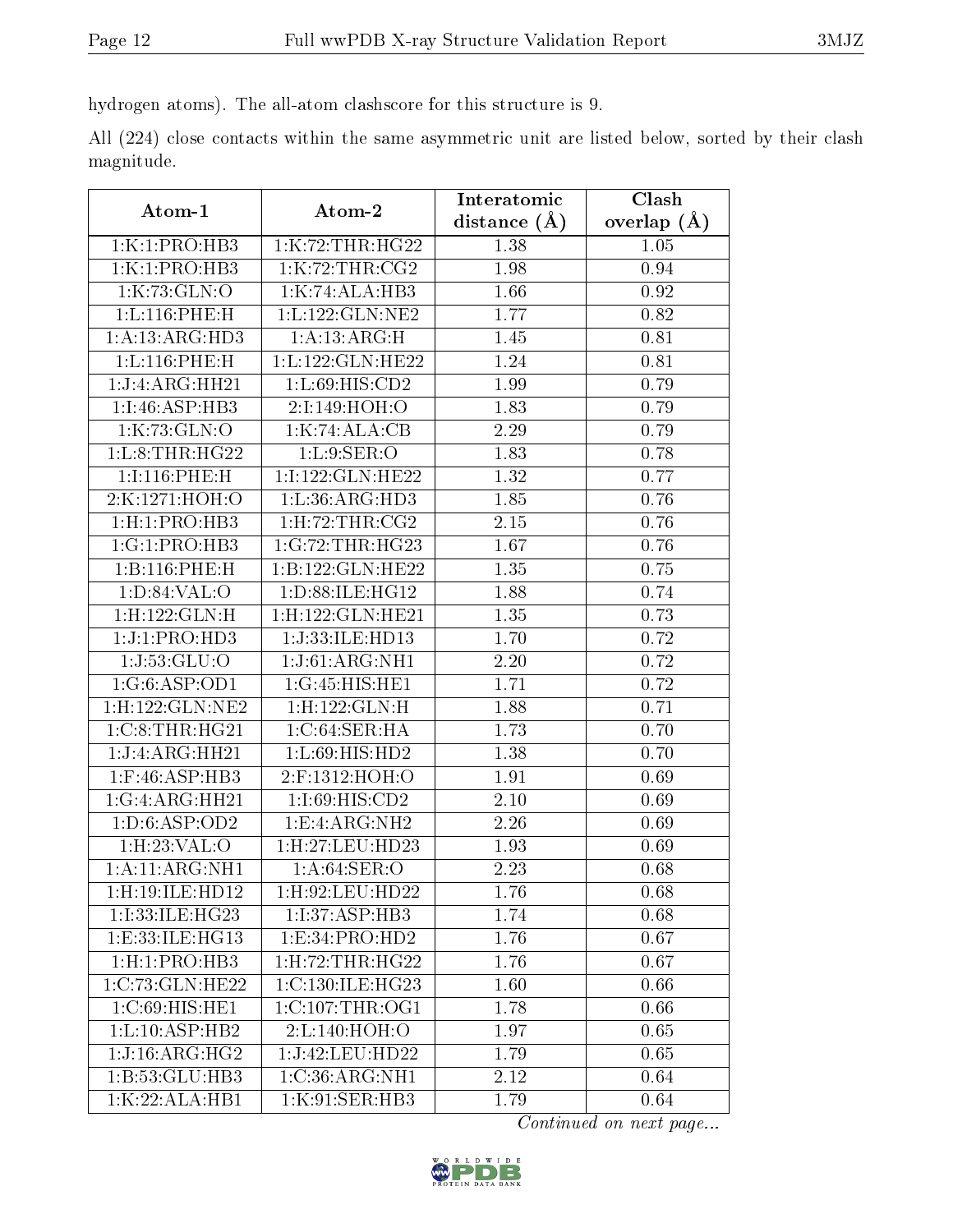| Continuea from previous page |                               | Interatomic    | Clash         |  |
|------------------------------|-------------------------------|----------------|---------------|--|
| Atom-1                       | Atom-2                        | distance $(A)$ | overlap $(A)$ |  |
| 1: A:86: ALA:O               | 1: A:90: GLU: HG2             | 1.98           | 0.64          |  |
| 1:A:5:ILE:HG22               | 1:A:7:LEU:HD22                | 1.80           | 0.63          |  |
| 1: H: 1: PRO: HB3            | $1:$ H $:72:$ THR $:$ H $G23$ | 1.80           | 0.63          |  |
| $1:$ $F:20:$ $ALA:$ $HB2$    | 1:F:42:LEU:HD21               | 1.81           | 0.63          |  |
| 1: L:9: SER:O                | 1: L: 10: ASP: HB2            | 1.99           | 0.63          |  |
| 1:G:4:ARG:HH21               | 1:I:69:HIS:HD2                | 1.48           | 0.62          |  |
| 1:B:116:PHE:H                | 1:B:122:GLN:NE2               | 1.98           | 0.62          |  |
| 1:K:95:ILE:HG22              | 1:K:96:GLY:H                  | 1.64           | 0.62          |  |
| 1:F:14:GLU:HB2               | 2:F:287:HOH:O                 | 1.99           | 0.62          |  |
| 1:G:20:ALA:HB2               | 1:G:42:LEU:HD21               | 1.82           | 0.61          |  |
| 1:1:116:PHE:H                | 1:1:122:GLN:NE2               | 1.97           | 0.60          |  |
| 1:K:127:GLU:O                | 1:K:128:LEU:HB2               | 2.00           | 0.60          |  |
| 1:K:27:LEU:O                 | 1:K:31:LEU:HB2                | 2.00           | 0.60          |  |
| 1:A:22:ALA:HB1               | 1:A:91:SER:HB3                | 1.84           | 0.60          |  |
| 1:J:84:VAL:O                 | 1:J:88:ILE:HG12               | 2.02           | 0.60          |  |
| $1:$ H $:116:$ PHE $:$ H     | 1:H:122:GLN:HE22              | 1.48           | 0.60          |  |
| 1:C:92:LEU:HB3               | 1:C:97:VAL:HB                 | 1.84           | 0.59          |  |
| 1:E:22:ALA:HB2               | 1: E: 95: ILE: CD1            | 2.33           | 0.59          |  |
| 1:G:22:ALA:HB1               | 1:G:91:SER:HB3                | 1.85           | 0.58          |  |
| 1: A:57:LEU:HD21             | 1:B:122:GLN:HG2               | 1.87           | 0.57          |  |
| 1:J:27:LEU:O                 | 1:J:31:LEU:HB2                | 2.05           | 0.57          |  |
| 1: E: 116: PHE: H            | 1:E:122:GLN:HE22              | 1.51           | 0.57          |  |
| 1: A:54:ASP:O                | 1: A:57:LEU:HB2               | 2.04           | 0.56          |  |
| 1:C:110:ALA:O                | 1:C:113:ASP:HB2               | 2.04           | 0.56          |  |
| 1:E:34:PRO:HG2               | 1:E:37:ASP:HB2                | 1.87           | 0.56          |  |
| 1:E:69:HIS:HE1               | 1: E: 107: THR: OG1           | 1.89           | 0.56          |  |
| 1:K:69:HIS:CD2               | 1: L: 4: ARG: HH21            | 2.24           | 0.56          |  |
| 1: H:20: ALA:HB2             | 1:H:42:LEU:HD21               | 1.87           | 0.56          |  |
| 1:J:116:PHE:H                | 1:J:122:GLN:HE22              | 1.55           | 0.55          |  |
| 1:H:27:LEU:HD12              | 1:H:31:LEU:HD22               | 1.88           | 0.55          |  |
| 1:A:13:ARG:HH11              | 1:A:13:ARG:HG2                | 1.71           | 0.55          |  |
| 1:B:72:THR:O                 | 1:B:108:GLU:HA                | 2.06           | 0.55          |  |
| 1:G:13:ARG:HD2               | 2:G:792:HOH:O                 | 2.06           | 0.55          |  |
| 1:I:72:THR:O                 | 1:I:108:GLU:HA                | 2.06           | 0.55          |  |
| 1:G:8:THR:HA                 | 1:G:45:HIS:O                  | 2.06           | 0.55          |  |
| 1:K:57:LEU:HD21              | 1: L: 128: LEU: HG            | 1.89           | 0.55          |  |
| 1:J:26:ALA:HB3               | 1:J:88:ILE:HD13               | 1.89           | 0.55          |  |
| 1:G:54:ASP:HB3               | 1:G:56:GLY:H                  | 1.72           | 0.54          |  |
| 1:C:16:ARG:NE                | 2:C:409:HOH:O                 | 2.40           | 0.54          |  |
| $1:$ F:13:ARG:HG2            | 2:F:1395:HOH:O                | 2.06           | 0.54          |  |
| 1:A:66:VAL:HG12              | 1:A:68:ILE:HD11               | 1.88           | 0.54          |  |

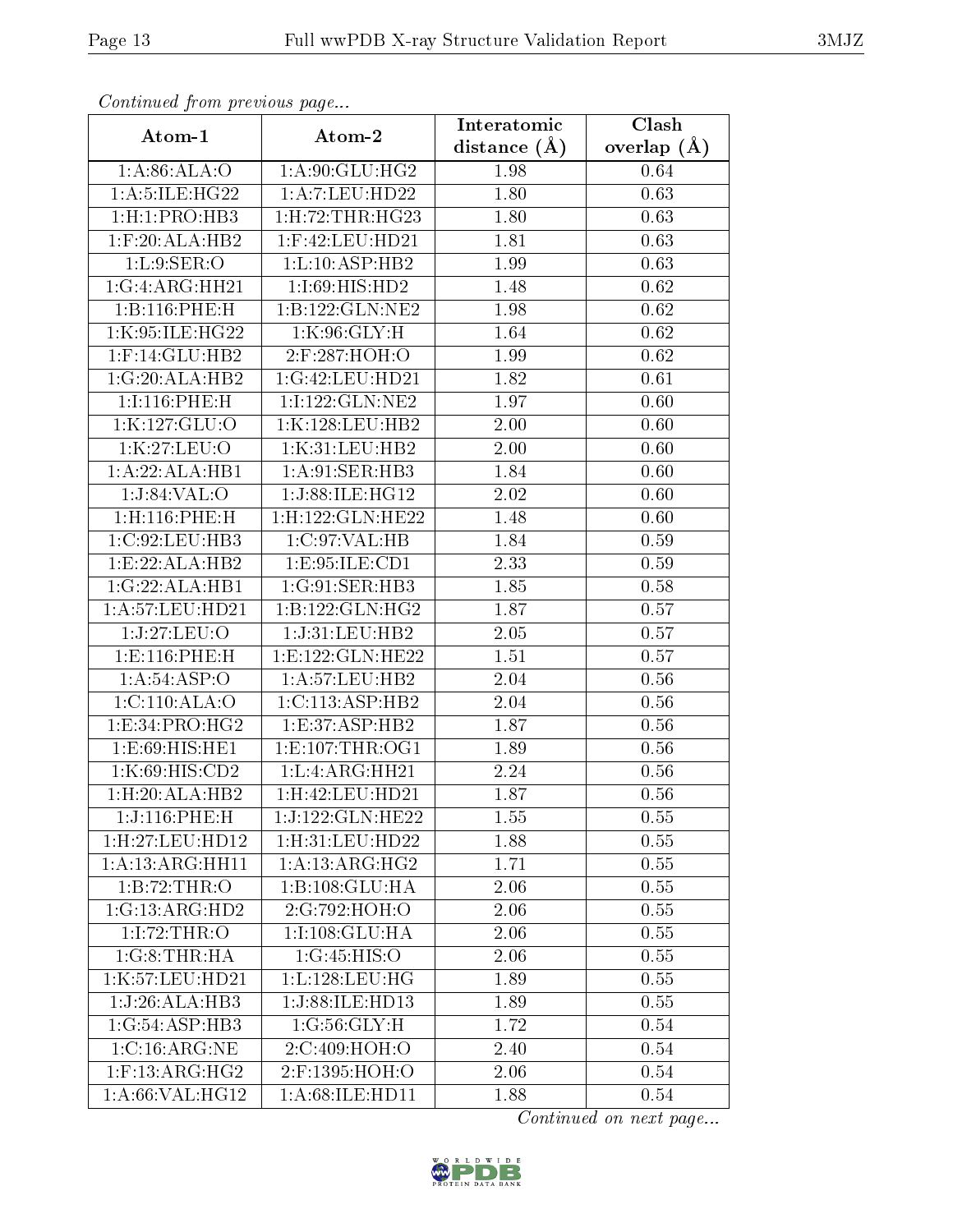| Communica from previous page |                             | Interatomic    | Clash         |  |
|------------------------------|-----------------------------|----------------|---------------|--|
| Atom-1                       | Atom-2                      | distance $(A)$ | overlap $(A)$ |  |
| 1:K:45:HIS:CD2               | 1:K:50:ILE:HD11             | 2.42           | 0.54          |  |
| 1:K:122:GLN:O                | 1:K:127:GLU:O               | 2.26           | 0.53          |  |
| 1: E: 116: PHE: H            | 1:E:122:GLN:NE2             | 2.07           | 0.53          |  |
| 1:I:92:LEU:HB3               | 1:I:97:VAL:HB               | 1.91           | 0.53          |  |
| 1: L: 19: ILE: HD12          | 1: L:97: VAL:HG21           | 1.90           | 0.53          |  |
| 1:L:72:THR:O                 | 1:L:108:GLU:HA              | 2.09           | 0.53          |  |
| 1:C:110:ALA:HB1              | 1:C:111:PRO:HD2             | 1.92           | 0.52          |  |
| 1:K:92:LEU:HB3               | 1:K:97:VAL:HB               | 1.89           | 0.52          |  |
| 1:C:27:LEU:O                 | 1:C:31:LEU:HB2              | 2.10           | 0.52          |  |
| 1: A:69: HIS: HE1            | 1: A:107:THR:OG1            | 1.92           | 0.52          |  |
| 1:1:19:ILE:O                 | 1:I:23:VAL:HG23             | 2.09           | 0.52          |  |
| 1:B:27:LEU:O                 | 1:B:31:LEU:HB2              | $2.10\,$       | 0.52          |  |
| 1:I:27:LEU:CD1               | 1:I:88:ILE:HD11             | 2.39           | 0.51          |  |
| 1:A:6:ASP:OD1                | $1:A:45:\overline{HIS:HE1}$ | 1.93           | 0.51          |  |
| 1:H:19:ILE:HD13              | 1:H:95:ILE:HG21             | 1.92           | 0.51          |  |
| 1:G:39:PHE:HA                | 1:1:51:ILE:O                | 2.11           | 0.51          |  |
| 1: B:68: ILE: O              | 1:B:104:ILE:HA              | 2.10           | 0.51          |  |
| 1: D: 116: PHE: HD2          | 1: D: 122: GLN: HG3         | 1.76           | 0.51          |  |
| $1:$ F:16:ARG:NH2            | 2:F:595:HOH:O               | 2.44           | 0.50          |  |
| 1:F:92:LEU:HB3               | 1:F:97:VAL:HB               | 1.92           | 0.50          |  |
| 1:E:22:ALA:HB2               | 1: E: 95: ILE: HD11         | 1.94           | 0.50          |  |
| 1:F:45:HIS:CD2               | 1:F:50:ILE:HD11             | 2.47           | 0.49          |  |
| 1:I:23:VAL:HG13              | 1:I:88:ILE:HD12             | 1.94           | 0.49          |  |
| 1:B:54:ASP:OD1               | 1:C:36:ARG:NH1              | 2.45           | 0.49          |  |
| 1:C:27:LEU:CD1               | 1:C:88:ILE:HD11             | 2.41           | 0.49          |  |
| 1:E:24:HIS:CE1               | 1: E: 38: ARG: HB2          | 2.47           | 0.49          |  |
| 1:K:69:HIS:HD2               | 1: L: 4: ARG: HH21          | 1.59           | 0.49          |  |
| $1:K:1:PRO:H\overline{B3}$   | 1:K:72:THR:HG23             | 1.89           | 0.49          |  |
| 1:L:1:PRO:HB3                | 1:L:72:THR:HB               | 1.94           | 0.49          |  |
| 1:J:54:ASP:O                 | $1:J:55:A\overline{LA:HB3}$ | 2.13           | 0.49          |  |
| 1:A:92:LEU:HB3               | 1: A:97: VAL:HB             | 1.94           | 0.48          |  |
| 1:C:27:LEU:HD12              | 1:C:88:ILE:HD11             | 1.95           | 0.48          |  |
| 1:I:27:LEU:HD12              | 1:I:88:ILE:HD11             | 1.95           | 0.48          |  |
| 1: D: 54: ASP: OD1           | 1:E:36:ARG:HD3              | 2.13           | 0.48          |  |
| 1:J:77:THR:HG23              | 1:J:80:THR:H                | 1.79           | 0.48          |  |
| 1:I:20:ALA:HB1               | 1:I:40:GLN:OE1              | 2.13           | 0.48          |  |
| 1:J:122:GLN:HE21             | 1:J:122:GLN:H               | 1.61           | 0.48          |  |
| 1:K:95:ILE:HG22              | 1:K:96:GLY:N                | 2.28           | 0.48          |  |
| 1: D: 116: PHE: CD2          | 1: D: 122: GLN: HG3         | 2.49           | 0.48          |  |
| 1:G:78:ILE:H                 | 1:G:78:ILE:HD12             | 1.78           | 0.48          |  |
| 1:K:11:ARG:NH1               | 1:K:64:SER:HB3              | 2.28           | 0.48          |  |

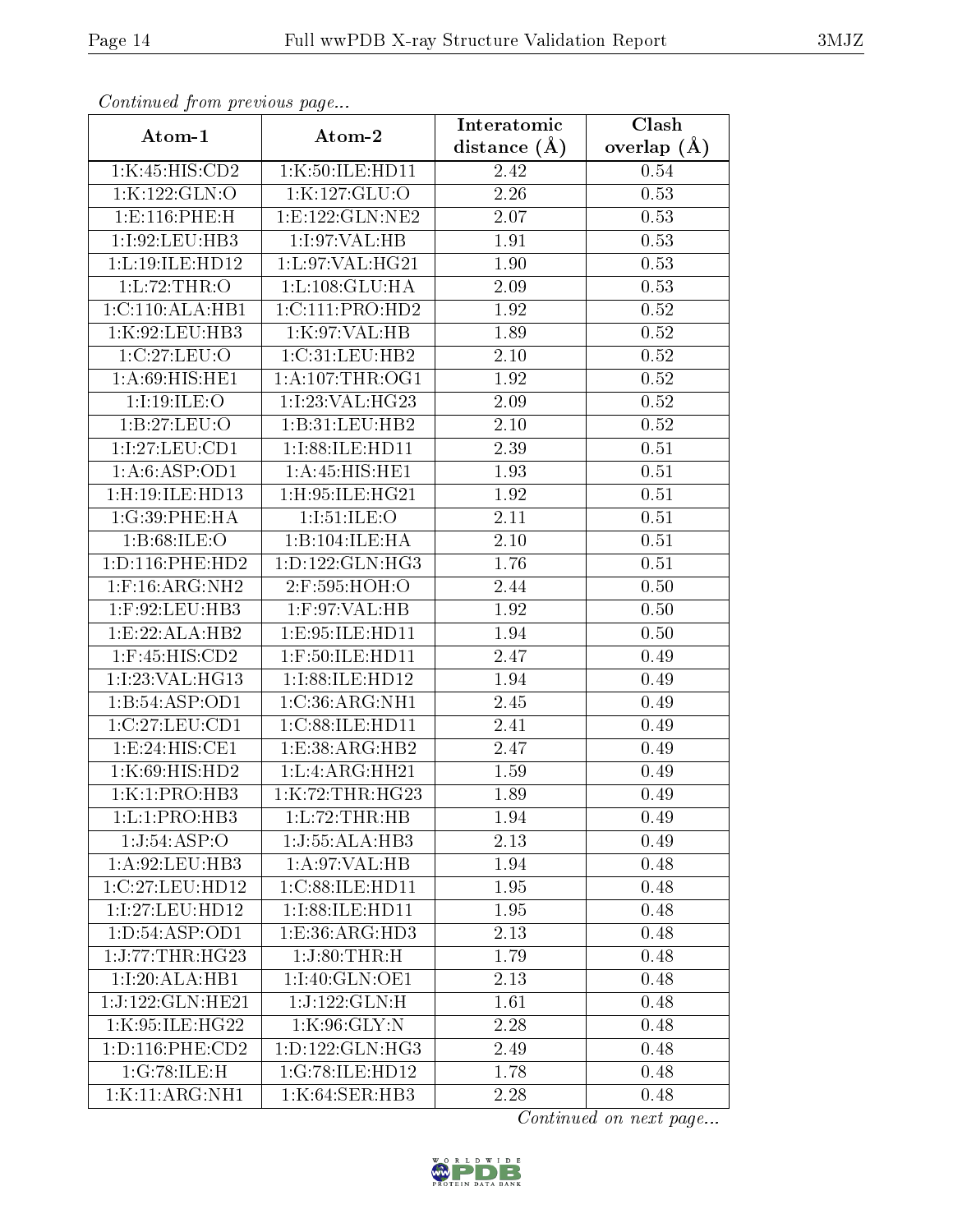| Communa from previous page |                        | Interatomic    | Clash           |  |
|----------------------------|------------------------|----------------|-----------------|--|
| Atom-1                     | Atom-2                 | distance $(A)$ | overlap $(\AA)$ |  |
| 1:L:69:HIS:HE1             | 1: L: 107: THR:OG1     | 1.96           | 0.48            |  |
| 1:L:61:ARG:NH1             | 1:L:100:SER:O          | 2.46           | 0.47            |  |
| 1: A: 13: ARG: NH1         | 1:A:13:ARG:HG2         | 2.29           | 0.47            |  |
| 1:E:28:VAL:HA              | 1: E:33: ILE: HG22     | 1.97           | 0.47            |  |
| 1:K:74:ALA:HB2             | 1:K:108:GLU:HB3        | 1.96           | 0.47            |  |
| 1:J:33:ILE:HG12            | 1:J:34:PRO:HD2         | 1.97           | 0.47            |  |
| $1:$ F:49:ASP:OD1          | 2:F:467:HOH:O          | 2.21           | 0.47            |  |
| 1:K:57:LEU:HDI1            | 1:L:122:GLN:HG2        | 1.96           | 0.47            |  |
| 1:B:92:LEU:HB3             | 1:B:97:VAL:HB          | 1.97           | 0.47            |  |
| 1:I:26:ALA:HB3             | 1:I:88:ILE:HD13        | 1.96           | 0.47            |  |
| 1:B:98:ALA:HB2             | 1:I:98:ALA:HB2         | 1.97           | 0.46            |  |
| 1:J:54:ASP:OD1             | 1:K:36:ARG:HD3         | 2.15           | 0.46            |  |
| 1: L: 15: GLN:O            | 1:L:19:ILE:HG12        | 2.14           | 0.46            |  |
| 1:J:39:PHE:HA              | 1: L: 51: ILE: O       | 2.15           | 0.46            |  |
| 1:J:6:ASP:OD1              | 1:J:45:HIS:HE1         | 1.98           | 0.46            |  |
| 1:B:85:PHE:CE2             | 1:B:106:ILE:HD11       | 2.51           | 0.46            |  |
| 1:J:15:GLN:O               | 1:J:19:ILE:HG12        | 2.16           | 0.46            |  |
| 1:C:23:VAL:O               | 1:C:27:LEU:HD13        | 2.15           | 0.46            |  |
| 1:J:91:SER:O               | 1:J:94:PRO:HD2         | 2.16           | 0.46            |  |
| 1:B:122:GLN:HB3            | 1:B:128:LEU:HB2        | 1.98           | 0.46            |  |
| 1:G:69:HIS:HD2             | 1: H: 4: ARG: HH11     | 1.64           | 0.46            |  |
| 1:1:116:PHE:HD2            | 1:I:122:GLN:HE21       | 1.63           | 0.46            |  |
| 1:J:62:SER:HB2             | 1:J:101:ASP:OD2        | 2.16           | 0.46            |  |
| 1:H:67:ILE:HG23            | $1:$ H: $103:$ PHE:HD2 | 1.80           | 0.46            |  |
| 1:I:3:ILE:HD13             | 2:I:140:HOH:O          | 2.16           | 0.46            |  |
| 1: L:9: SER:O              | 1: L: 10: ASP: CB      | 2.55           | 0.46            |  |
| 1:J:19:ILE:O               | 1:J:23:VAL:HG23        | 2.16           | 0.45            |  |
| 1: L: 19: ILE: HD13        | 1:L:95:ILE:HG21        | 1.97           | 0.45            |  |
| 1: H: 13: ARG: CD          | 1: H: 13: ARG: H       | 2.29           | 0.45            |  |
| 1:H:27:LEU:O               | 1:H:31:LEU:HB2         | 2.17           | 0.45            |  |
| 1:1:5:ILE:HB               | 1:I:42:LEU:HD23        | 1.99           | 0.45            |  |
| 1:B:77:THR:HG22            | 1:B:80:THR:OG1         | 2.15           | 0.45            |  |
| 1: D:95: ILE: CG2          | 1: D:95: ILE: O        | 2.64           | 0.45            |  |
| 1:G:42:LEU:HD12            | 1:1:49:ASP:HA          | 1.97           | 0.45            |  |
| 1:1:80:THR:O               | 1:1:84:VAL:HG23        | 2.16           | 0.45            |  |
| 1:C:122:GLN:HB3            | 1:C:128:LEU:HB2        | 1.99           | 0.45            |  |
| 1:L:24:HIS:CE1             | 1: L: 38: ARG: HB2     | 2.52           | 0.45            |  |
| 1:A:36:ARG:NH2             | 2:A:755:HOH:O          | 2.48           | 0.45            |  |
| 1: C: 45: HIS: HB3         | 1:C:49:ASP:HB2         | 1.97           | 0.45            |  |
| 1:C:13:ARG:NH1             | 2:C:289:HOH:O          | 2.50           | 0.45            |  |
| 1: D: 131: PRO:HG3         | 2:D:939:HOH:O          | 2.15           | 0.45            |  |

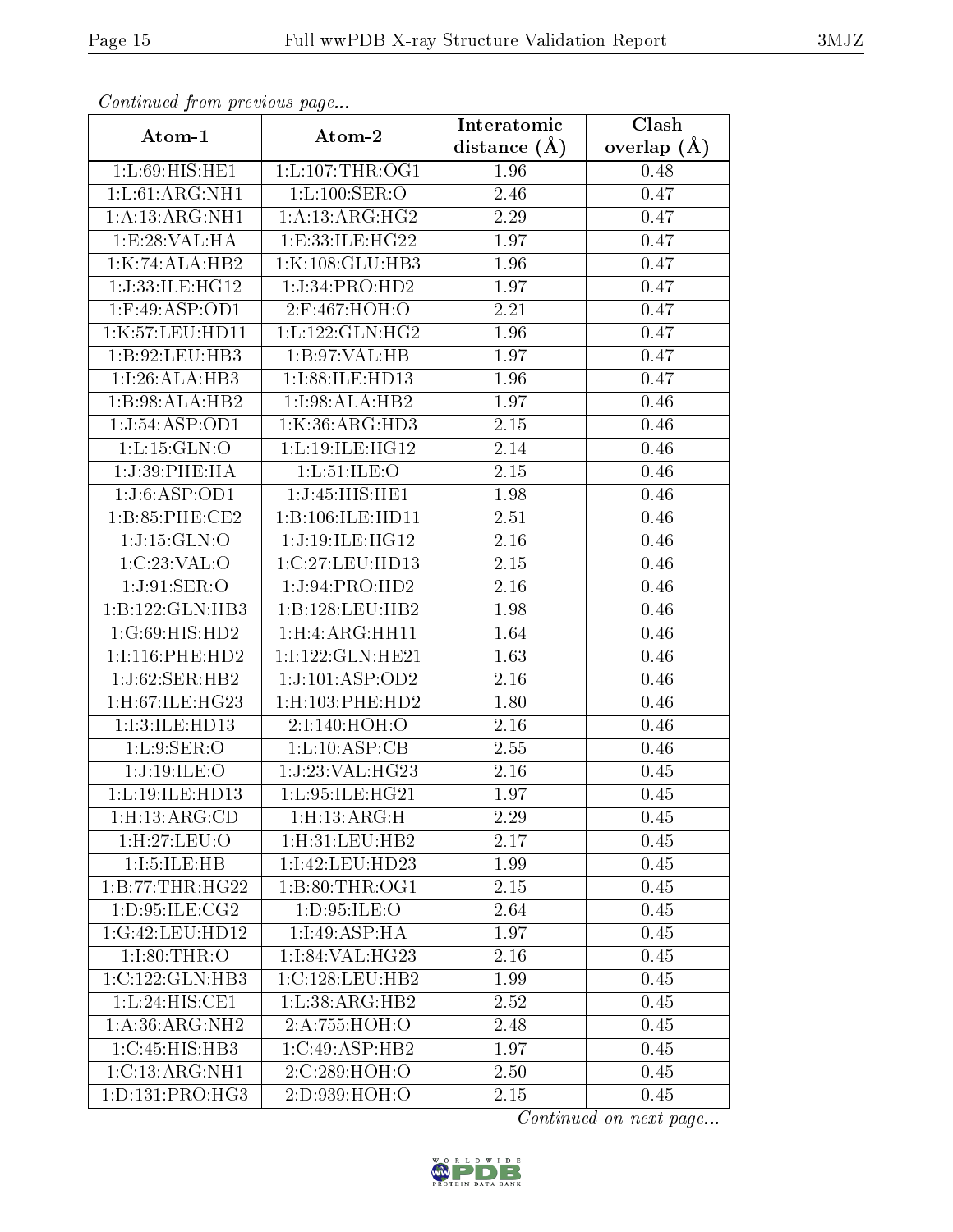| Commaca from previous page |                     | Interatomic    | Clash         |  |
|----------------------------|---------------------|----------------|---------------|--|
| Atom-1                     | Atom-2              | distance $(A)$ | overlap $(A)$ |  |
| 1:E:47:PRO:HD3             | 2:E:839:HOH:O       | 2.17           | 0.45          |  |
| 1:E:95:ILE:O               | 1:E:95:ILE:HG22     | 2.16           | 0.44          |  |
| 1: L: 8: THR: HG23         | 1: L: 47: PRO: HD3  | 1.98           | 0.44          |  |
| 1:J:52:ALA:HB3             | 1:J:65:VAL:HG11     | 1.99           | 0.44          |  |
| 1: E: 98: ALA: HB2         | 1: L:98: ALA:HB2    | 2.00           | 0.44          |  |
| 1:I:69:HIS:HE1             | 1:1:107:THR:OG1     | 2.00           | 0.44          |  |
| 1:K:79:GLU:O               | 1:K:83:ARG:HG3      | 2.17           | 0.44          |  |
| 1:B:53:GLU:HB3             | 1:C:36:ARG:HH12     | 1.79           | 0.44          |  |
| 1:J:52:ALA:CB              | 1:J:65:VAL:HG11     | 2.48           | 0.44          |  |
| 1: D: 110: ALA: HB1        | 1: D: 111: PRO: HD2 | 1.99           | 0.44          |  |
| 1:G:6:ASP:OD1              | 1:G:45:HIS:CE1      | 2.62           | 0.44          |  |
| 1:K:23:VAL:O               | 1:K:27:LEU:HD22     | 2.18           | 0.44          |  |
| 1: D: 77: THR: O           | 1: D: 81: LYS: HG3  | 2.19           | 0.43          |  |
| $1:$ F:61:ARG:NH1          | $1:$ F:100:SER:O    | 2.51           | 0.43          |  |
| 1:G:67:ILE:N               | 1:G:67:ILE:HD12     | 2.33           | 0.43          |  |
| 1:D:1:PRO:HB3              | 1: D: 72: THR: HG23 | 2.00           | 0.43          |  |
| 1:G:19:ILE:O               | 1:G:23:VAL:HG23     | 2.18           | 0.43          |  |
| 1:B:109:ASN:C              | 1:B:109:ASN:HD22    | 2.21           | 0.43          |  |
| 1: D:6: ASP:OD1            | 1:D:45:HIS:HE1      | 2.02           | 0.43          |  |
| 1: E: 77: THR: HG23        | 1: E: 80: THR:H     | 1.83           | 0.43          |  |
| 1:D:19:ILE:HD12            | 1:D:92:LEU:HD22     | 2.01           | 0.43          |  |
| 1:G:128:LEU:HD13           | 1:I:57:LEU:HD13     | 2.01           | 0.43          |  |
| 1:J:68:ILE:HB              | 1:J:104:ILE:HG23    | 1.99           | 0.43          |  |
| 1:G:72:THR:HG22            | 2:G:143:HOH:O       | 2.17           | 0.43          |  |
| 1:F:92:LEU:HD23            | 1:F:95:ILE:HD11     | 2.01           | 0.43          |  |
| 1:G:70:VAL:HB              | 1:G:106:ILE:HD13    | 2.00           | 0.43          |  |
| 1: A:69: HIS: HD2          | 1:B:4:ARG:HH21      | 1.67           | 0.43          |  |
| 1:J:116:PHE:H              | 1:J:122:GLN:NE2     | 2.16           | 0.42          |  |
| 1:G:53:GLU:HB3             | 1:G:54:ASP:H        | 1.62           | 0.42          |  |
| 1: H: 54: ASP: OD1         | 1:1:36:ARG:HD2      | 2.20           | 0.42          |  |
| 1: A:66: VAL:HG12          | 1: A:68: ILE: CD1   | 2.49           | 0.42          |  |
| 1:B:46:ASP:O               | 1:B:48:SER:N        | 2.52           | 0.42          |  |
| 1:C:110:ALA:HB1            | 1:C:111:PRO:CD      | 2.49           | 0.42          |  |
| 1:H:13:ARG:NE              | 1: H: 13: ARG: H    | 2.17           | 0.42          |  |
| 1: D:95: ILE: O            | 1: D: 95: ILE: HG22 | 2.19           | 0.42          |  |
| $1:$ F:92:LEU:CD2          | $1:$ F:95:ILE:HD11  | 2.49           | 0.42          |  |
| 1:1:24:HIS:CE1             | 1:1:38:ARG:HB2      | 2.54           | 0.42          |  |
| 1:E:92:LEU:HB3             | 1:E:97:VAL:HB       | 2.02           | 0.42          |  |
| 1:J:20:ALA:HB2             | 1:J:42:LEU:HD11     | 2.02           | 0.42          |  |
| 1:D:45:HIS:HB3             | 1:D:49:ASP:HB2      | 2.02           | 0.42          |  |
| 1:I:57:LEU:HD12            | 1:I:57:LEU:HA       | 1.94           | 0.42          |  |

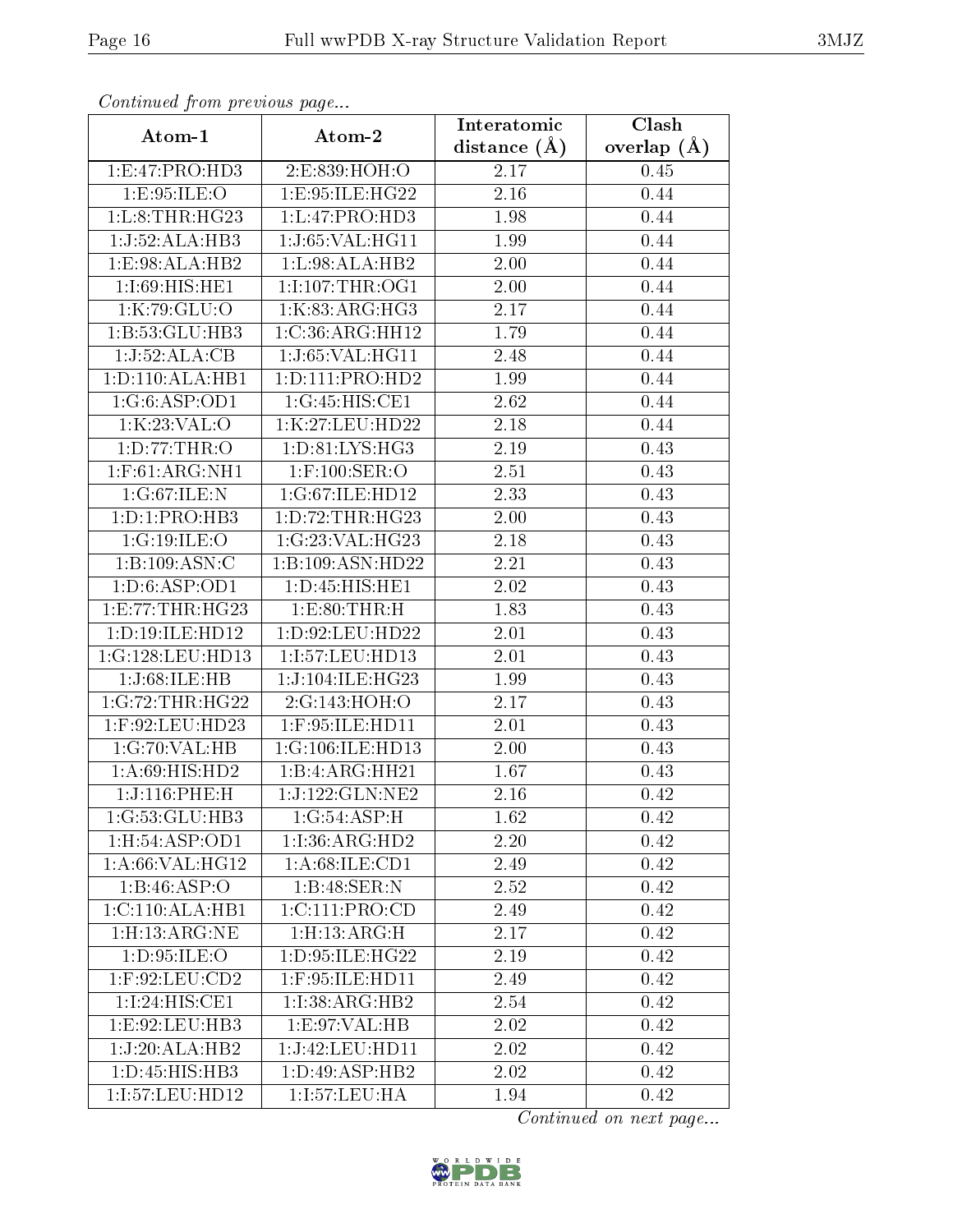|                               |                       | Interatomic    | Clash         |
|-------------------------------|-----------------------|----------------|---------------|
| Atom-1                        | Atom-2                | distance $(A)$ | overlap $(A)$ |
| 1:C:73:GLN:NE2                | 1:C:131:PRO:HD2       | 2.34           | 0.42          |
| 1: E: 121: ALA: O             | 1:E:124:VAL:HG22      | 2.20           | 0.42          |
| 1:L:31:LEU:HB3                | 1:L:33:ILE:HG23       | 2.02           | 0.41          |
| $1:$ H $:57:$ LEU $:$ HD $11$ | 1:1:122:GLN:HG2       | 2.02           | 0.41          |
| 1:B:17:ARG:NH2                | 2:B:1218:HOH:O        | 2.52           | 0.41          |
| 1:C:8:THR:HG23                | 1:C:11:ARG:HG3        | 2.01           | 0.41          |
| 1:J:4:ARG:NH1                 | 2:J:1375:HOH:O        | 2.52           | 0.41          |
| 1:K:93:ALA:N                  | 1:K:94:PRO:HD2        | 2.36           | 0.41          |
| 1:B:46:ASP:OD2                | 1:B:48:SER:HB2        | 2.20           | 0.41          |
| 1:G:27:LEU:O                  | 1:G:31:LEU:HB2        | 2.19           | 0.41          |
| 1:C:61:ARG:NH1                | 1:C:100:SER:O         | 2.53           | 0.41          |
| 1:E:69:HIS:HD2                | $1:$ F: $4:$ ARG:HH11 | 1.69           | 0.41          |
| 1:G:52:ALA:CB                 | 1:G:65:VAL:HG21       | 2.51           | 0.41          |
| $1:$ H:60:GLN:O               | 1: H:61: ARG:CB       | 2.69           | 0.41          |
| 1:L:68:ILE:HD13               | 1:L:88:ILE:HG21       | 2.03           | 0.41          |
| 1:G:69:HIS:HE1                | 1:G:107:THR:OG1       | 2.04           | 0.40          |
| 1: A:62: SER:OG               | 1:A:101:ASP:OD2       | 2.38           | 0.40          |
| 1: A: 131: PRO:HG3            | 2:A:421:HOH:O         | 2.22           | 0.40          |
| 1:G:2:LEU:HD23                | 1:G:2:LEU:C           | 2.42           | 0.40          |
| 1:G:54:ASP:O                  | 1:G:55:ALA:HB3        | 2.22           | 0.40          |
| 1:K:3:ILE:O                   | 1:K:40:GLN:HA         | 2.21           | 0.40          |
| 1:G:61:ARG:NH1                | 1:G:100:SER:O         | 2.54           | 0.40          |

There are no symmetry-related clashes.

# 5.3 Torsion angles (i)

### 5.3.1 Protein backbone (i)

In the following table, the Percentiles column shows the percent Ramachandran outliers of the chain as a percentile score with respect to all X-ray entries followed by that with respect to entries of similar resolution.

The Analysed column shows the number of residues for which the backbone conformation was analysed, and the total number of residues.

| Mol | Chain | Analysed        | Favoured  | Allowed  | <b>Outliers</b> | $\lvert$ Percentiles |                     |
|-----|-------|-----------------|-----------|----------|-----------------|----------------------|---------------------|
|     |       | 129/136(95%)    | 126 (98%) | $3(2\%)$ |                 | 100 100              |                     |
|     |       | $129/136(95\%)$ | 125(97%)  | 4(3%)    |                 | 100                  | $\vert$ 100 $\vert$ |
|     |       | 129/136(95%)    | 126 (98%) | $3(2\%)$ |                 | 100                  | <b>100</b>          |

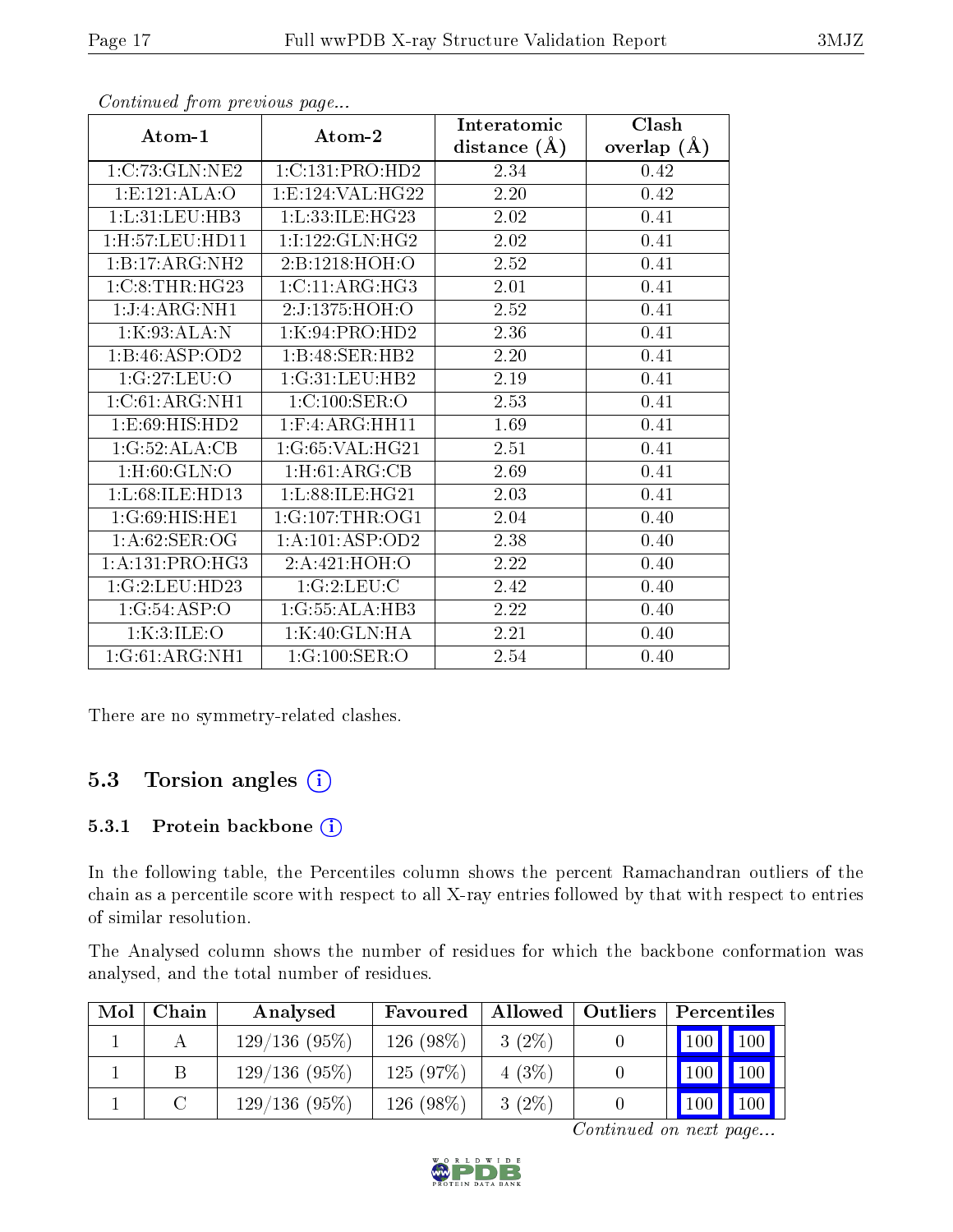| Mol | Chain        | Analysed        | Favoured   | Allowed    | Outliers       |     | Percentiles |
|-----|--------------|-----------------|------------|------------|----------------|-----|-------------|
| 1   | $\Box$       | 129/136(95%)    | 124 (96%)  | 5(4%)      | $\theta$       | 100 | 100         |
| 1   | Ε            | 129/136(95%)    | 126 (98%)  | $2(2\%)$   | $1(1\%)$       | 19  | 29          |
| 1   | $\mathbf{F}$ | $128/136(94\%)$ | 126 (98%)  | $2(2\%)$   | $\overline{0}$ | 100 | $\vert$ 100 |
| 1   | G            | 129/136(95%)    | 125 (97%)  | $4(3\%)$   | $\theta$       | 100 | $100\,$     |
| 1   | H            | 129/136(95%)    | 124 (96%)  | $4(3\%)$   | $1(1\%)$       | 19  | 29          |
| 1   | Ι            | $129/136(95\%)$ | 126 (98%)  | $3(2\%)$   | $\theta$       | 100 | 100         |
| 1   | J.           | 129/136(95%)    | 126 (98%)  | $3(2\%)$   | $\theta$       | 100 | 100         |
| 1   | K            | $128/136(94\%)$ | 122 (95%)  | $4(3\%)$   | $2(2\%)$       | 9   | 13          |
| 1   | L            | 129/136(95%)    | 125 (97%)  | $3(2\%)$   | $1(1\%)$       | 19  | 29          |
| All | All          | 1546/1632(95%)  | 1501 (97%) | 40 $(3\%)$ | $5(0\%)$       | 41  | 55          |

All (5) Ramachandran outliers are listed below:

| Mol | Chain | Res | <b>Type</b> |
|-----|-------|-----|-------------|
|     |       |     | <b>SER</b>  |
|     |       |     | SER.        |
|     | H     | 61  | ARG         |
|     |       | 74  | <b>ALA</b>  |
|     |       | 128 | LEU         |

### 5.3.2 Protein sidechains (i)

In the following table, the Percentiles column shows the percent sidechain outliers of the chain as a percentile score with respect to all X-ray entries followed by that with respect to entries of similar resolution.

The Analysed column shows the number of residues for which the sidechain conformation was analysed, and the total number of residues.

| Mol          | Chain         | Analysed        | Rotameric | Outliers | Percentiles |
|--------------|---------------|-----------------|-----------|----------|-------------|
|              | А             | $105/106$ (99%) | 97 (92%)  | $8(8\%)$ | 20<br>13    |
| $\mathbf{1}$ | B             | $105/106$ (99%) | 98 (93%)  | 7(7%)    | 26<br>16    |
|              | $\mathcal{C}$ | $105/106$ (99%) | 98 (93%)  | 7(7%)    | 26<br>16    |
|              | D             | $104/106$ (98%) | 97 (93%)  | 7(7%)    | 26<br>16    |
| 1.           | E             | $104/106$ (98%) | 99 (95%)  | 5(5%)    | 25<br>41    |
|              | F             | $104/106$ (98%) | 100 (96%) | $4(4\%)$ | 33<br>51    |

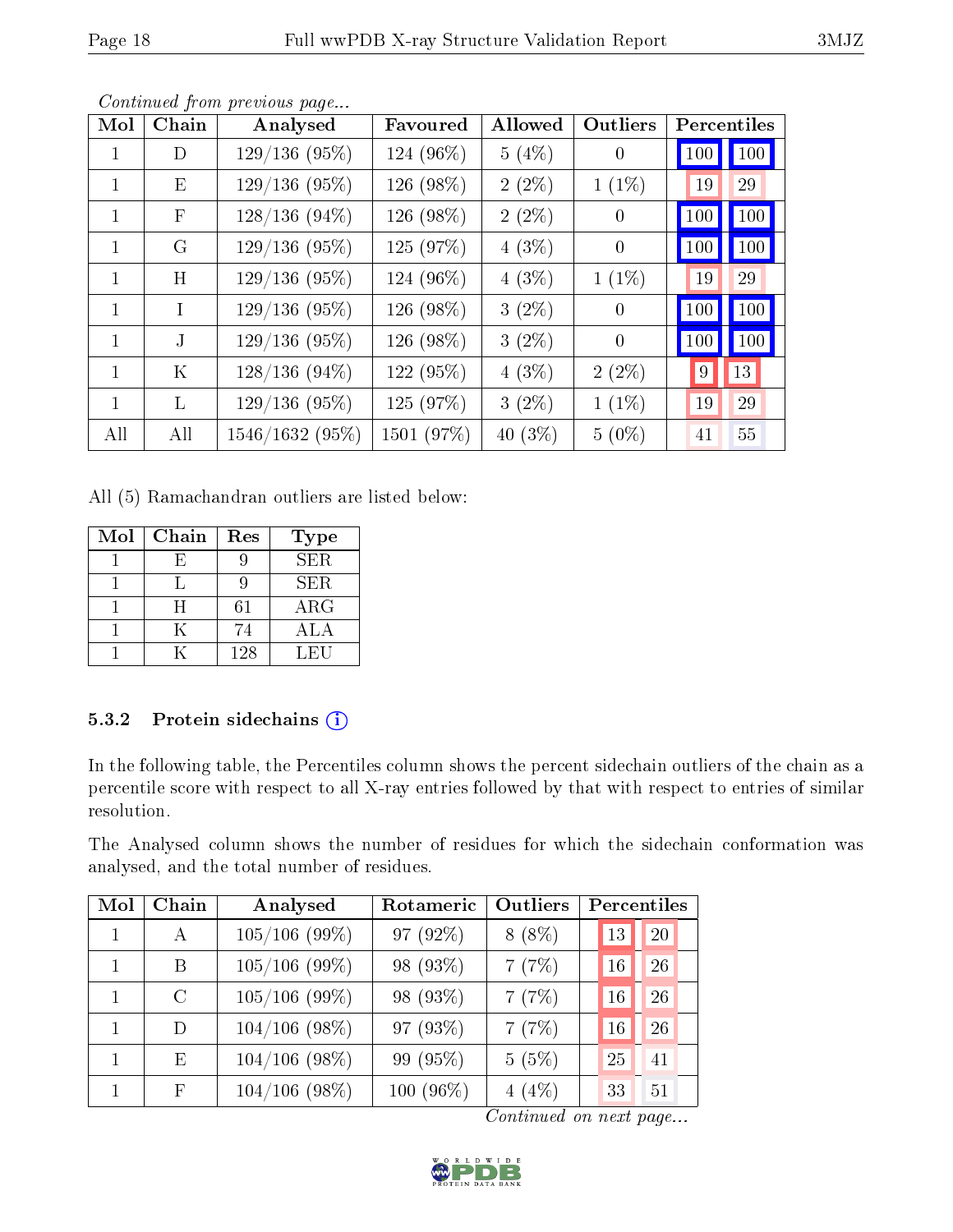| Mol          | Chain | Analysed        | Rotameric  | <b>Outliers</b> | Percentiles |
|--------------|-------|-----------------|------------|-----------------|-------------|
| 1            | G     | $105/106$ (99%) | 97 (92%)   | $8(8\%)$        | 20<br>13    |
| 1            | H     | $105/106$ (99%) | 98 (93%)   | 7(7%)           | 26<br>16    |
| 1            |       | $105/106$ (99%) | 97 (92%)   | $8(8\%)$        | 20<br>13    |
| 1            |       | $105/106$ (99%) | 100 (95%)  | 5(5%)           | 41<br>25    |
| 1            | K     | $104/106$ (98%) | 99 (95%)   | 5(5%)           | 41<br>25    |
| $\mathbf{1}$ | T.    | $105/106$ (99%) | 97 (92%)   | $8(8\%)$        | 20<br>13    |
| All          | All   | 1256/1272 (99%) | 1177 (94%) | 79 (6%)         | 28<br>18    |

Continued from previous page...

All (79) residues with a non-rotameric sidechain are listed below:

| Mol            | Chain                                                                                                                                                                               | Res              | Type                                                  |
|----------------|-------------------------------------------------------------------------------------------------------------------------------------------------------------------------------------|------------------|-------------------------------------------------------|
| $\overline{1}$ | $\overline{A}$                                                                                                                                                                      | $\overline{7}$   | LEU                                                   |
| $\overline{1}$ |                                                                                                                                                                                     | $\overline{9}$   | $\overline{\text{SER}}$                               |
| $\overline{1}$ |                                                                                                                                                                                     | $\overline{13}$  | $\overline{\rm{ARG}}$                                 |
| $\overline{1}$ |                                                                                                                                                                                     | $\overline{27}$  | $\overline{\text{LEU}}$                               |
| $\overline{1}$ |                                                                                                                                                                                     | 41               | <b>ILE</b>                                            |
| $\overline{1}$ |                                                                                                                                                                                     | $\overline{76}$  | $\overline{\text{ARG}}$                               |
| $\overline{1}$ |                                                                                                                                                                                     | $\overline{90}$  | $\overline{\text{GLU}}$                               |
| $\overline{1}$ |                                                                                                                                                                                     | 104              | <b>ILE</b>                                            |
| $\overline{1}$ | $\frac{\overline{A}}{\overline{A}}$ $\frac{\overline{A}}{\overline{A}}$ $\frac{\overline{A}}{\overline{A}}$ $\frac{\overline{A}}{\overline{A}}$ $\frac{\overline{A}}{\overline{B}}$ | $\overline{17}$  | $\overline{\rm{ARG}}$                                 |
| $\overline{1}$ | $\overline{\mathbf{B}}$                                                                                                                                                             | $\overline{48}$  | $\overline{\text{SER}}$                               |
| $\overline{1}$ | $\overline{\mathrm{B}}$                                                                                                                                                             | $\overline{65}$  | $\overline{\text{VAL}}$                               |
| $\overline{1}$ | $\overline{B}$                                                                                                                                                                      | $\overline{106}$ | $\frac{\overline{\text{ILE}}}{\overline{\text{ASN}}}$ |
| $\overline{1}$ | $\overline{B}$                                                                                                                                                                      | $\overline{109}$ |                                                       |
| $\overline{1}$ | $\overline{\mathbf{B}}$                                                                                                                                                             | <sup>122</sup>   | $\frac{\overline{\text{GLN}}}{\text{LEU}}$            |
| $\overline{1}$ |                                                                                                                                                                                     | $\overline{128}$ |                                                       |
| $\overline{1}$ |                                                                                                                                                                                     | $\overline{7}$   | $\frac{\overline{\text{LEU}}}{\text{THR}}$            |
| $\overline{1}$ |                                                                                                                                                                                     | $\overline{8}$   |                                                       |
| $\overline{1}$ |                                                                                                                                                                                     | $\overline{13}$  | $\frac{\overline{\text{ARG}}}{\text{LEU}}$            |
| $\overline{1}$ |                                                                                                                                                                                     | $\overline{31}$  |                                                       |
| $\overline{1}$ |                                                                                                                                                                                     | $\overline{33}$  | $\frac{\overline{\text{ILE}}}{\text{ILE}}$            |
| $\overline{1}$ |                                                                                                                                                                                     | $\overline{88}$  |                                                       |
| $\overline{1}$ |                                                                                                                                                                                     | $\overline{128}$ | LEU                                                   |
| $\overline{1}$ | $\overline{B}$ $\overline{C}$ $\overline{C}$ $\overline{C}$ $\overline{C}$ $\overline{C}$ $\overline{C}$ $\overline{D}$ $\overline{D}$                                              | $\frac{2}{7}$    | $\overline{\text{LEU}}$                               |
| $\overline{1}$ |                                                                                                                                                                                     |                  | $\overline{\text{LEU}}$                               |
| $\overline{1}$ | $\overline{D}$<br>$\overline{D}$<br>$\overline{D}$<br>$\overline{D}$<br>$\overline{D}$                                                                                              | $\overline{9}$   | $\overline{\text{SER}}$                               |
| $\overline{1}$ |                                                                                                                                                                                     | $\overline{27}$  | LEU                                                   |
| $\mathbf{1}$   |                                                                                                                                                                                     | $\overline{72}$  | <b>THR</b>                                            |
| $\overline{1}$ |                                                                                                                                                                                     | $122\,$          | $\overline{{\rm GLN}}$                                |
| $\overline{1}$ | $\overline{\rm D}$                                                                                                                                                                  | 128              | $\overline{\text{LEU}}$                               |

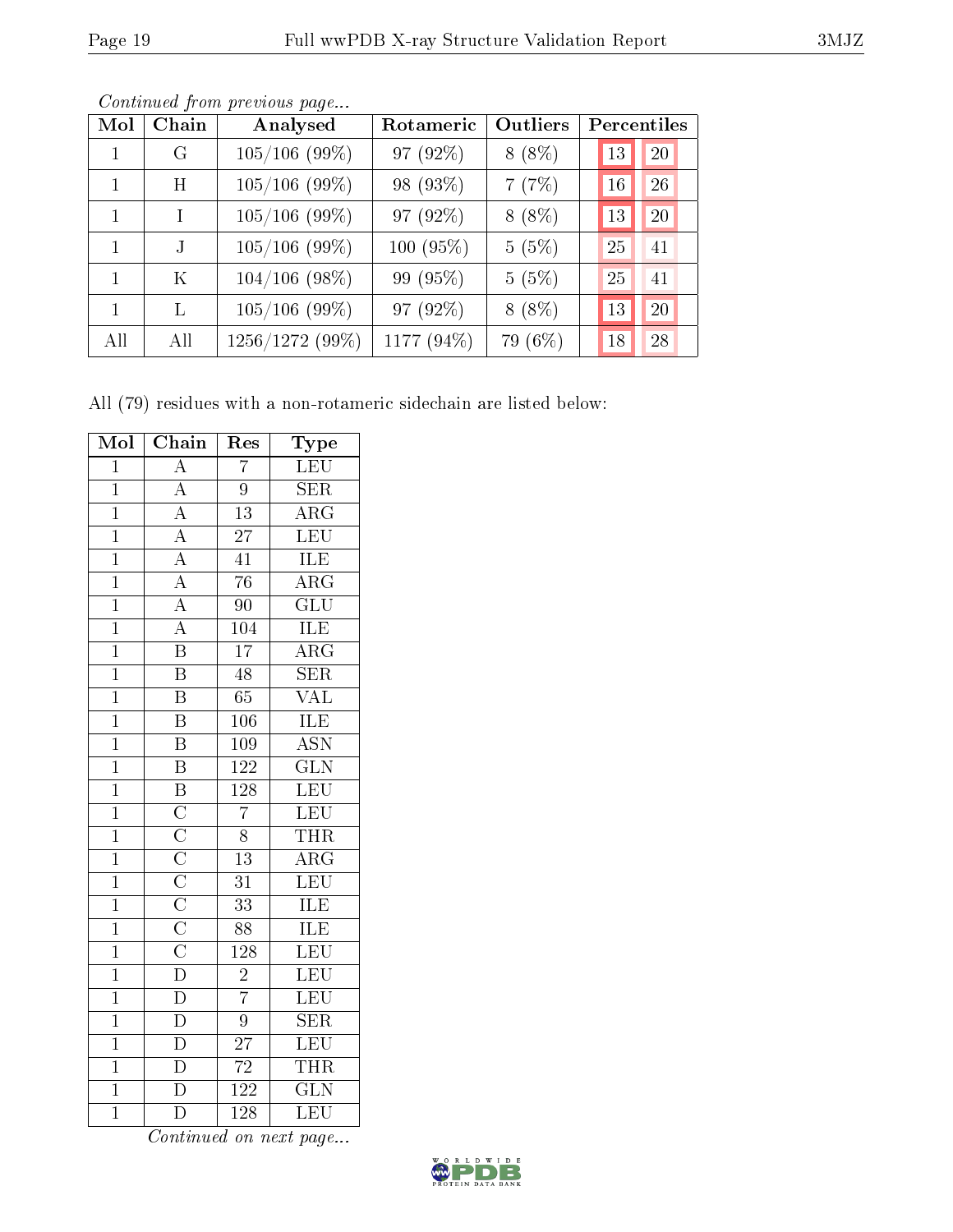| $\overline{\text{Mol}}$ | $\sim$ $\sim$<br>$\overline{\text{Chain}}$ | r -<br>Res       | $\mathbf{r}$ $\sim$ $\mathbf{v}$<br>Type                                                                                                                                                                                                                                                                                                                                                                     |
|-------------------------|--------------------------------------------|------------------|--------------------------------------------------------------------------------------------------------------------------------------------------------------------------------------------------------------------------------------------------------------------------------------------------------------------------------------------------------------------------------------------------------------|
| $\mathbf 1$             | $\overline{E}$                             | $\overline{7}$   | LEU                                                                                                                                                                                                                                                                                                                                                                                                          |
| $\mathbf{1}$            | $\overline{\mathrm{E}}$                    | $\overline{9}$   | SER                                                                                                                                                                                                                                                                                                                                                                                                          |
| $\overline{1}$          | $\overline{\mathrm{E}}$                    | 46               | $\overline{\text{ASP}}$                                                                                                                                                                                                                                                                                                                                                                                      |
| $\mathbf 1$             | $\overline{\mathrm{E}}$                    | 109              | $\overline{\mathrm{ASN}}$                                                                                                                                                                                                                                                                                                                                                                                    |
| $\overline{1}$          | $\overline{E}$                             | <sup>122</sup>   | $\overline{\text{GLN}}$                                                                                                                                                                                                                                                                                                                                                                                      |
| $\overline{1}$          | $\frac{1}{F}$                              | $\overline{7}$   | $\overline{\text{LEU}}$                                                                                                                                                                                                                                                                                                                                                                                      |
| $\mathbf 1$             | $\overline{F}$                             | 31               | $\overline{\text{LEU}}$                                                                                                                                                                                                                                                                                                                                                                                      |
| $\mathbf 1$             | $\overline{\mathrm{F}}$                    | 46               | $\overline{\text{ASP}}$                                                                                                                                                                                                                                                                                                                                                                                      |
| $\overline{1}$          | $\overline{\mathrm{F}}$                    | $1\,28$          | $\overline{\text{LEU}}$                                                                                                                                                                                                                                                                                                                                                                                      |
| $\overline{1}$          | $\overline{G}$                             | $\overline{7}$   | LEU                                                                                                                                                                                                                                                                                                                                                                                                          |
| $\mathbf{1}$            | $\overline{G}$                             | $\overline{13}$  | $\rm{ARG}$                                                                                                                                                                                                                                                                                                                                                                                                   |
| $\mathbf{1}$            | $\overline{\mathrm{G}}$                    | 29               | $\overline{\text{GLU}}$                                                                                                                                                                                                                                                                                                                                                                                      |
| $\mathbf{1}$            | $\overline{G}$                             | 60               | $\overline{\text{GLN}}$                                                                                                                                                                                                                                                                                                                                                                                      |
| $\mathbf 1$             | $\overline{\mathrm{G}}$                    | $\overline{65}$  | $\overline{\text{VAL}}$                                                                                                                                                                                                                                                                                                                                                                                      |
| $\overline{1}$          | $\overline{G}$                             | 68               | <b>ILE</b>                                                                                                                                                                                                                                                                                                                                                                                                   |
| $\mathbf{1}$            | $\overline{\mathrm{G}}$                    | $\overline{72}$  | <b>THR</b>                                                                                                                                                                                                                                                                                                                                                                                                   |
| $\overline{1}$          | $\overline{\mathrm{G}}$                    | $\overline{130}$ | <b>ILE</b>                                                                                                                                                                                                                                                                                                                                                                                                   |
| $\overline{1}$          | $\overline{\mathrm{H}}$                    | $\overline{7}$   | <b>LEU</b>                                                                                                                                                                                                                                                                                                                                                                                                   |
| $\overline{1}$          | $\overline{\rm H}$                         | $\overline{13}$  | $\rm{ARG}$                                                                                                                                                                                                                                                                                                                                                                                                   |
| $\overline{1}$          | $\overline{\rm H}$                         | $\overline{36}$  | $\overline{\rm ARG}$                                                                                                                                                                                                                                                                                                                                                                                         |
| $\mathbf{1}$            | $\overline{\rm H}$                         | 51               | ILE                                                                                                                                                                                                                                                                                                                                                                                                          |
| $\overline{1}$          | $\overline{\rm H}$                         | $60\,$           | $\overline{\text{GLN}}$                                                                                                                                                                                                                                                                                                                                                                                      |
| $\mathbf 1$             | $\overline{\rm H}$                         | $\overline{7}6$  | $\overline{\rm{ARG}}$                                                                                                                                                                                                                                                                                                                                                                                        |
| $\overline{1}$          | $\overline{\rm H}$                         | <sup>122</sup>   | $\overline{\text{GLN}}$                                                                                                                                                                                                                                                                                                                                                                                      |
| $\overline{1}$          | $\overline{I}$                             | $\overline{7}$   | LEU                                                                                                                                                                                                                                                                                                                                                                                                          |
| $\mathbf{1}$            | Ī                                          | 14               | $\overline{{\rm GLU}}$                                                                                                                                                                                                                                                                                                                                                                                       |
| $\mathbf 1$             | $\overline{I}$                             | $\overline{33}$  | ILE                                                                                                                                                                                                                                                                                                                                                                                                          |
| $\overline{1}$          | Ī                                          | $\overline{57}$  | LEU                                                                                                                                                                                                                                                                                                                                                                                                          |
| $\overline{1}$          | $\overline{I}$                             | $\overline{104}$ | ILE                                                                                                                                                                                                                                                                                                                                                                                                          |
| $\mathbf 1$             | Ι                                          | <u>122</u>       | $_{\rm GLN}$                                                                                                                                                                                                                                                                                                                                                                                                 |
| $\mathbf{1}$            | $\mathbf I$                                | $\overline{1}27$ | GLU                                                                                                                                                                                                                                                                                                                                                                                                          |
| $\mathbf{1}$            | $\overline{I}$                             | 130              | $\begin{tabular}{ c c } \hline \rule{0pt}{2ex} \rule{0pt}{2ex} \rule{0pt}{2ex} \rule{0pt}{2ex} \rule{0pt}{2ex} \rule{0pt}{2ex} \rule{0pt}{2ex} \rule{0pt}{2ex} \rule{0pt}{2ex} \rule{0pt}{2ex} \rule{0pt}{2ex} \rule{0pt}{2ex} \rule{0pt}{2ex} \rule{0pt}{2ex} \rule{0pt}{2ex} \rule{0pt}{2ex} \rule{0pt}{2ex} \rule{0pt}{2ex} \rule{0pt}{2ex} \rule{0pt}{2ex} \rule{0pt}{2ex} \rule{0pt}{2ex} \rule{0pt}{2$ |
| $\mathbf 1$             | J                                          | $\overline{7}$   | $\overline{\text{LEU}}$                                                                                                                                                                                                                                                                                                                                                                                      |
| $\overline{1}$          | $\overline{\text{J}}$                      | $\overline{27}$  | LEU                                                                                                                                                                                                                                                                                                                                                                                                          |
| $\mathbf{1}$            | J                                          | 57               | LEU                                                                                                                                                                                                                                                                                                                                                                                                          |
| $\mathbf 1$             | $\overline{\text{J}}$                      | 104              | <b>ILE</b>                                                                                                                                                                                                                                                                                                                                                                                                   |
| $\mathbf 1$             | $\overline{\mathsf{J}}$                    | 122              | $\overline{\text{GLN}}$                                                                                                                                                                                                                                                                                                                                                                                      |
| $\overline{1}$          | $\overline{\mathrm{K}}$                    | $\overline{7}$   | $\overline{\text{LEU}}$                                                                                                                                                                                                                                                                                                                                                                                      |
| $\mathbf{1}$            | $\overline{\mathrm{K}}$                    | 9                | $\overline{\text{SER}}$                                                                                                                                                                                                                                                                                                                                                                                      |
| $\mathbf 1$             | $\overline{\mathrm{K}}$                    | $\overline{13}$  | $\overline{\rm{ARG}}$                                                                                                                                                                                                                                                                                                                                                                                        |
| $\mathbf 1$             | $\overline{\mathrm{K}}$                    | 27               | $\overline{\text{LEU}}$                                                                                                                                                                                                                                                                                                                                                                                      |
| $\overline{1}$          | $\overline{\mathrm{K}}$                    | 109              | <b>ASN</b>                                                                                                                                                                                                                                                                                                                                                                                                   |

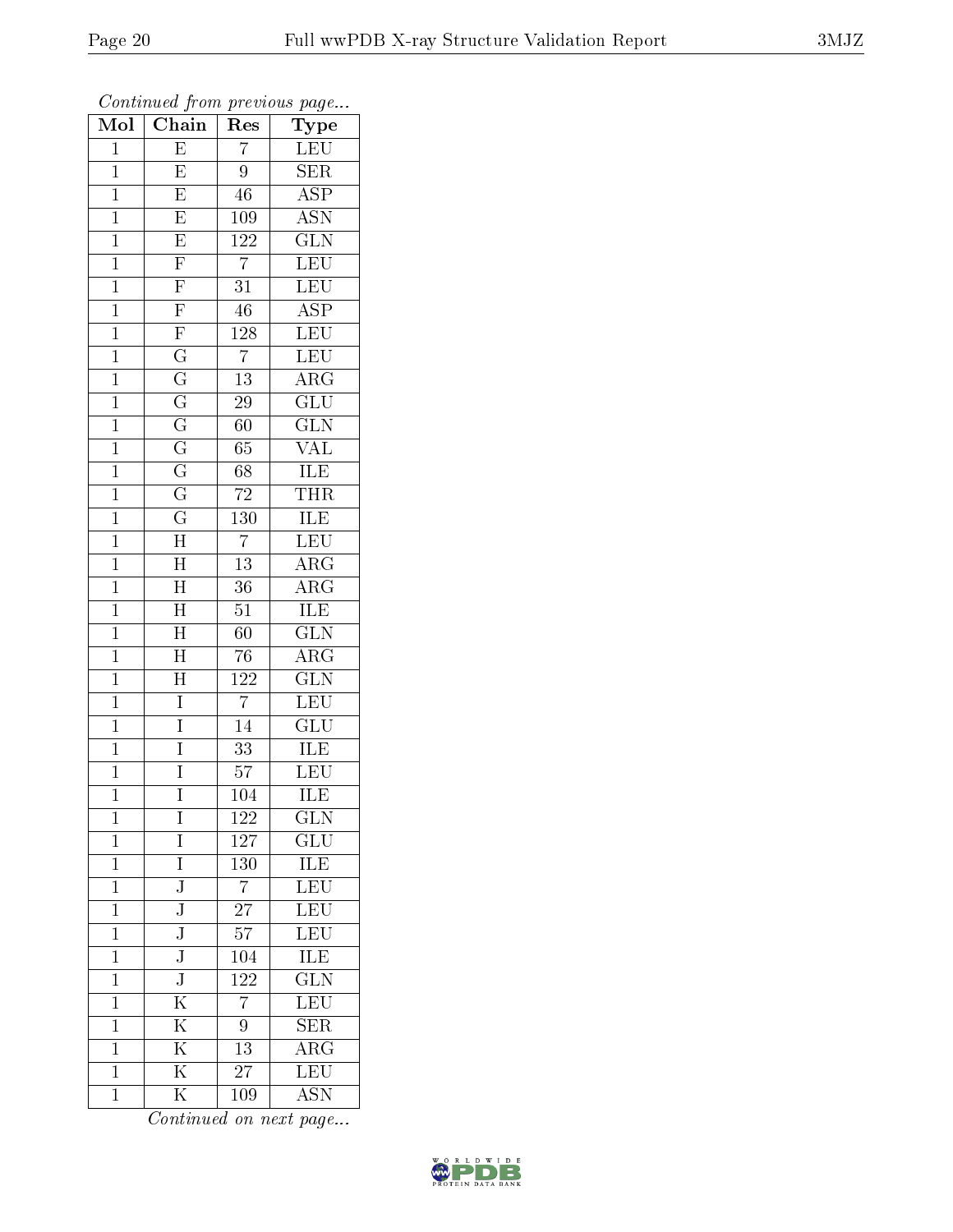| Continued from previous page |               |             |            |  |  |  |
|------------------------------|---------------|-------------|------------|--|--|--|
|                              | $Mol$   Chain | $\perp$ Res | Type       |  |  |  |
|                              |               |             | LEU        |  |  |  |
|                              |               | 13          | $\rm{ARG}$ |  |  |  |
|                              |               | ົ -         |            |  |  |  |

 $1 \mid L \mid 31 \mid LEU$ 1 L 76 ARG L 88 ILE 1 | L | 92 | LEU 1 L 122 GLN 1 L 127 GLU

Some sidechains can be flipped to improve hydrogen bonding and reduce clashes. All (37) such sidechains are listed below:

| Mol            | Chain                                                                                | Res              | Type                      |  |
|----------------|--------------------------------------------------------------------------------------|------------------|---------------------------|--|
| $\overline{1}$ | $\overline{\rm A}$                                                                   | $\overline{45}$  | $\overline{\rm HIS}$      |  |
| $\mathbf{1}$   | $\overline{A}$                                                                       | 60               | $\overline{\text{GLN}}$   |  |
| $\overline{1}$ | $\overline{A}$                                                                       | 69               | $\overline{\mathrm{HIS}}$ |  |
| $\overline{1}$ | $\overline{\mathrm{B}}$                                                              | $\overline{73}$  | $\overline{\text{GLN}}$   |  |
| $\overline{1}$ | $\overline{\mathrm{B}}$                                                              | $\overline{82}$  | $\overline{\text{GLN}}$   |  |
| $\overline{1}$ | $\overline{\mathbf{B}}$                                                              | <b>109</b>       | $\overline{\text{ASN}}$   |  |
| $\overline{1}$ |                                                                                      | <sup>122</sup>   | $\overline{\text{GLN}}$   |  |
| $\mathbf{1}$   |                                                                                      | 60               | $\overline{\text{GLN}}$   |  |
| $\overline{1}$ |                                                                                      | 69               | <b>HIS</b>                |  |
| $\overline{1}$ | $\overline{B}\ \overline{C}\ \overline{C}\ \overline{C}\ \overline{C}\ \overline{D}$ | $\overline{73}$  | $\overline{\text{GLN}}$   |  |
| $\overline{1}$ |                                                                                      | $\overline{112}$ | $\overline{\text{HIS}}$   |  |
| $\overline{1}$ |                                                                                      | $\overline{45}$  | <b>HIS</b>                |  |
| $\overline{1}$ | $\overline{\rm D}$                                                                   | $\overline{82}$  | $\overline{\text{GLN}}$   |  |
| $\overline{1}$ | $\overline{\rm D}$                                                                   | $\overline{122}$ | $\overline{\text{GLN}}$   |  |
| $\overline{1}$ | $\overline{\mathrm{E}}$                                                              | $\overline{69}$  | $\overline{HIS}$          |  |
| $\overline{1}$ | $\overline{E}$                                                                       | $\overline{73}$  | $\overline{\text{GLN}}$   |  |
| $\mathbf{1}$   | $\overline{\mathrm{E}}$                                                              | 109              | $\overline{\mathrm{ASN}}$ |  |
| $\overline{1}$ | $\overline{E}$                                                                       | $\overline{122}$ | $\overline{\text{GLN}}$   |  |
| $\overline{1}$ | $\overline{\mathrm{G}}$                                                              | $\overline{45}$  | $\overline{HIS}$          |  |
| $\mathbf{1}$   | $\overline{\mathrm{G}}$                                                              | $\overline{60}$  | $\overline{\text{GLN}}$   |  |
| $\overline{1}$ | $\overline{\mathrm{G}}$                                                              | 69               | $\overline{\text{HIS}}$   |  |
| $\overline{1}$ | $\overline{\rm H}$                                                                   | <b>122</b>       | $\overline{\text{GLN}}$   |  |
| $\overline{1}$ | $\overline{I}$                                                                       | $\overline{69}$  | $\overline{\mathrm{HIS}}$ |  |
| $\overline{1}$ | $\overline{I}$                                                                       | $\overline{73}$  | $\overline{\text{GLN}}$   |  |
| $\overline{1}$ | $\overline{I}$                                                                       | $\overline{122}$ | $\overline{\text{GLN}}$   |  |
| $\overline{1}$ | $\overline{\mathbf{J}}$                                                              | $\overline{45}$  | $\overline{HIS}$          |  |
| $\overline{1}$ | $\overline{\text{J}}$                                                                | <sup>112</sup>   | $\overline{\mathrm{HIS}}$ |  |
| $\overline{1}$ | $\overline{\text{J}}$                                                                | $\overline{122}$ | $\overline{\text{GLN}}$   |  |
| $\overline{1}$ | $\overline{\mathrm{K}}$                                                              | 15               | $\overline{\text{GLN}}$   |  |
| $\overline{1}$ | $\overline{\rm K}$                                                                   | $\overline{40}$  | $\overline{\text{GLN}}$   |  |

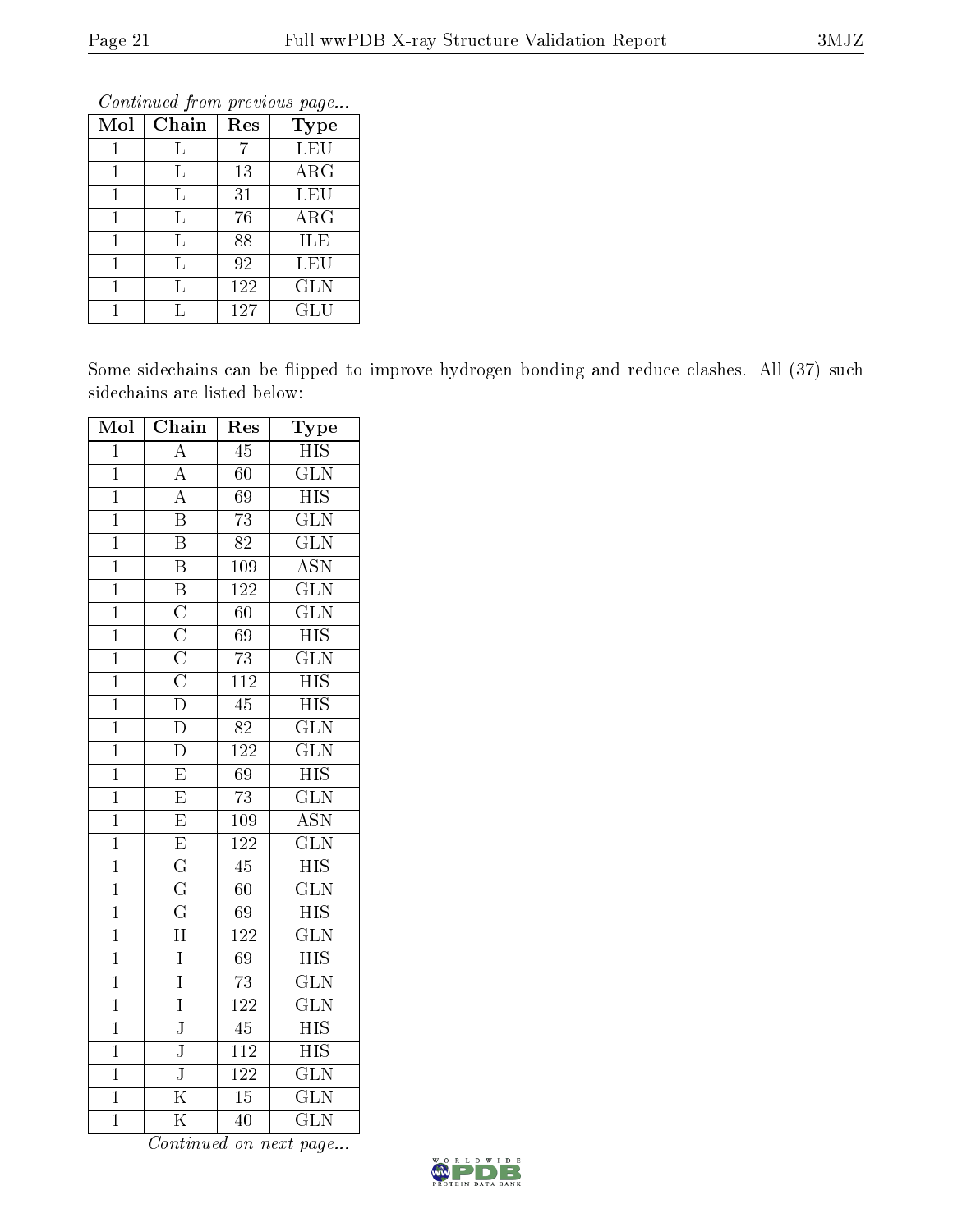Continued from previous page...

| Mol | Chain | Res    | <b>Type</b> |
|-----|-------|--------|-------------|
|     | K     | 69     | <b>HIS</b>  |
|     | Κ     | 73     | <b>GLN</b>  |
|     | Κ     | 109    | <b>ASN</b>  |
|     | Κ     | 112    | HIS         |
|     | Γ     | $60\,$ | GLN         |
|     |       | 69     | HIS         |
|     |       | 122    | <b>GLN</b>  |

#### 5.3.3 RNA [O](https://www.wwpdb.org/validation/2017/XrayValidationReportHelp#rna)i

There are no RNA molecules in this entry.

### 5.4 Non-standard residues in protein, DNA, RNA chains (i)

There are no non-standard protein/DNA/RNA residues in this entry.

### 5.5 Carbohydrates (i)

There are no carbohydrates in this entry.

# 5.6 Ligand geometry (i)

There are no ligands in this entry.

# 5.7 [O](https://www.wwpdb.org/validation/2017/XrayValidationReportHelp#nonstandard_residues_and_ligands)ther polymers  $(i)$

There are no such residues in this entry.

### 5.8 Polymer linkage issues (i)

There are no chain breaks in this entry.

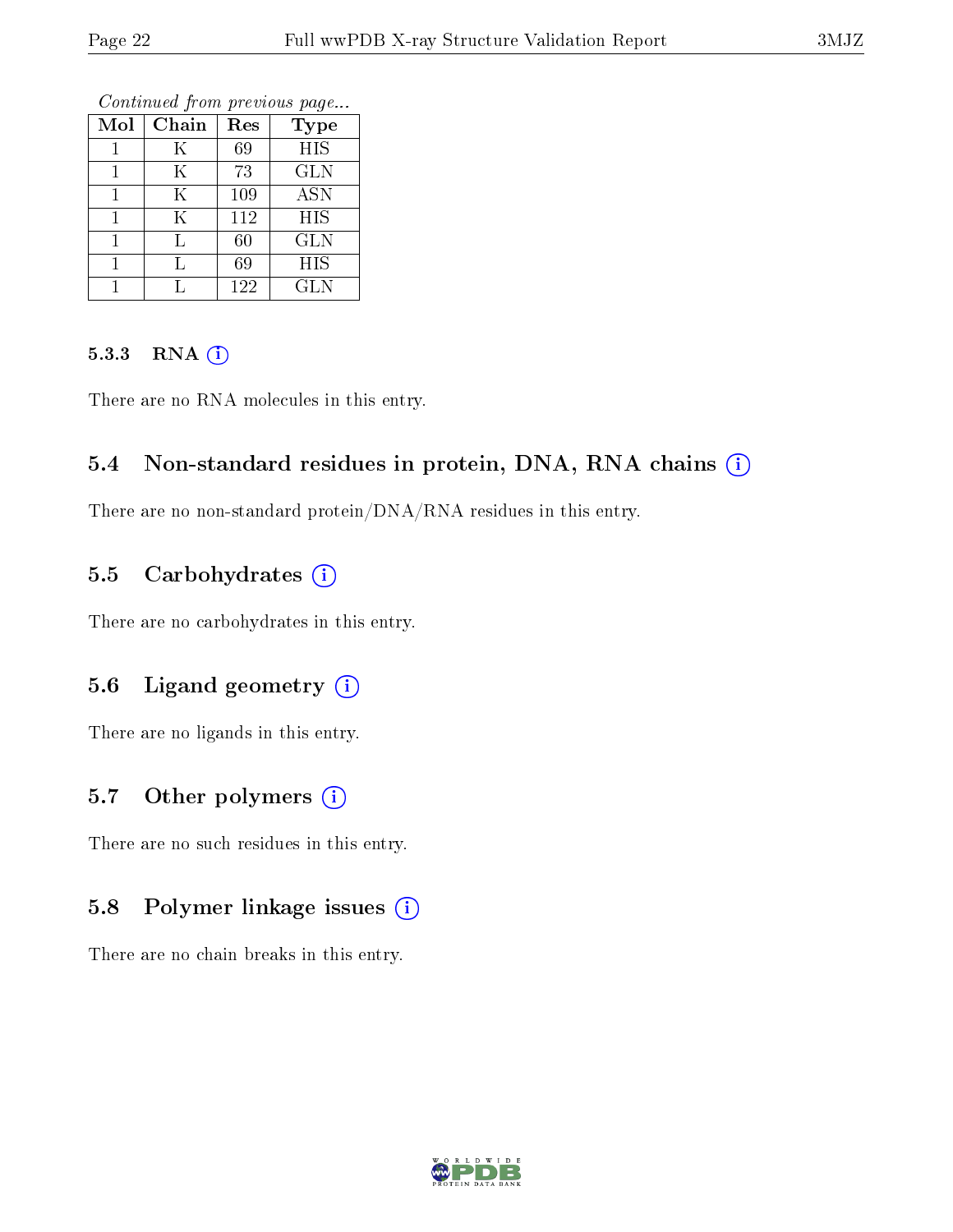# 6 Fit of model and data  $(i)$

# 6.1 Protein, DNA and RNA chains  $(i)$

In the following table, the column labelled  $#RSRZ> 2'$  contains the number (and percentage) of RSRZ outliers, followed by percent RSRZ outliers for the chain as percentile scores relative to all X-ray entries and entries of similar resolution. The OWAB column contains the minimum, median,  $95<sup>th</sup>$  percentile and maximum values of the occupancy-weighted average B-factor per residue. The column labelled ' $Q< 0.9$ ' lists the number of (and percentage) of residues with an average occupancy less than 0.9.

| Mol          | Chain         | Analysed         | ${ <\hspace{-1.5pt}{\mathrm{RSRZ}} \hspace{-1.5pt}>}$ |                                       | $\#\text{RSRZ}\text{>2}$ |                          | $\overline{\text{OWAB}}(\AA^2)$ | Q<0.9          |
|--------------|---------------|------------------|-------------------------------------------------------|---------------------------------------|--------------------------|--------------------------|---------------------------------|----------------|
| $\mathbf{1}$ | $\bf{A}$      | $131/136$ (96\%) | $-0.58$                                               | $\overline{0}$                        | $\vert$ 100              | 100                      | 8, 18, 28, 37                   | $\Omega$       |
| $\mathbf{1}$ | B             | $131/136$ (96%)  | $-0.62$                                               |                                       | $0$   100                | 100                      | 5, 12, 24, 35                   | $\Omega$       |
| $\mathbf{1}$ | $\mathcal{C}$ | $131/136$ (96\%) | $-0.62$                                               | $\overline{0}$                        | $\mid$ 100               | $\vert$ 100              | 5, 11, 19, 27                   | $\theta$       |
| $\mathbf{1}$ | D             | $131/136$ (96%)  | $-0.61$                                               | $\vert 0 \vert$                       | $\vert$ 100              | $\vert$ 100 $\vert$      | 6, 17, 25, 35                   | $\overline{0}$ |
| $\mathbf{1}$ | E             | $131/136$ (96%)  | $-0.63$                                               | $\begin{array}{c} \hline \end{array}$ | $\vert$ 100              | 100                      | 5, 12, 21, 36                   | $\theta$       |
| $\mathbf{1}$ | F             | $130/136$ (95%)  | $-0.70$                                               | $\overline{0}$                        | $\vert$ 100 $\vert$      | $\vert$ 100 $\vert$      | 5, 12, 19, 30                   | $\theta$       |
| $\mathbf{1}$ | $\rm G$       | $131/136$ (96\%) | $-0.45$                                               | $\vert 0 \vert$                       | 100                      | $\vert$ 100 $\vert$      | 6, 15, 28, 36                   | $\theta$       |
| $\mathbf{1}$ | H             | $131/136$ (96\%) | $-0.52$                                               | $\begin{array}{c} \hline \end{array}$ | $\vert$ 100              | $\vert$ 100 $\vert$      | 6, 17, 28, 38                   | $\theta$       |
| $\mathbf{1}$ | $\mathbf{I}$  | $131/136$ (96%)  | $-0.57$                                               |                                       | $0$   100                | $\vert\vert$ 100 $\vert$ | 5, 13, 23, 36                   | $\Omega$       |
| $\mathbf{1}$ | $\mathbf{J}$  | $131/136$ (96\%) | $-0.39$                                               | $1(0\%)$                              |                          | 84<br>86                 | 8, 17, 29, 37                   | $\theta$       |
| $\mathbf{1}$ | K             | $130/136(95\%)$  | $-0.44$                                               | $\vert 0 \vert$                       | $\vert$ 100 $\vert$      | $\vert$ 100              | 10, 18, 28, 37                  | $\overline{0}$ |
| $\mathbf{1}$ | L             | $131/136$ (96%)  | $-0.61$                                               |                                       | $0$   100                | $\vert$ 100 $\vert$      | 5, 14, 24, 37                   | $\Omega$       |
| All          | All           | 1570/1632 (96%)  | $-0.56$                                               | $1(0\%)$                              |                          | 95<br> 95                | 5, 15, 27, 38                   | $\Omega$       |

All (1) RSRZ outliers are listed below:

| $\mid$ Mol $\mid$ Chain $\mid$ Res $\mid$ Type $\mid$ RSRZ |  |  |
|------------------------------------------------------------|--|--|
|                                                            |  |  |

# 6.2 Non-standard residues in protein, DNA, RNA chains  $(i)$

There are no non-standard protein/DNA/RNA residues in this entry.

### 6.3 Carbohydrates (i)

There are no carbohydrates in this entry.